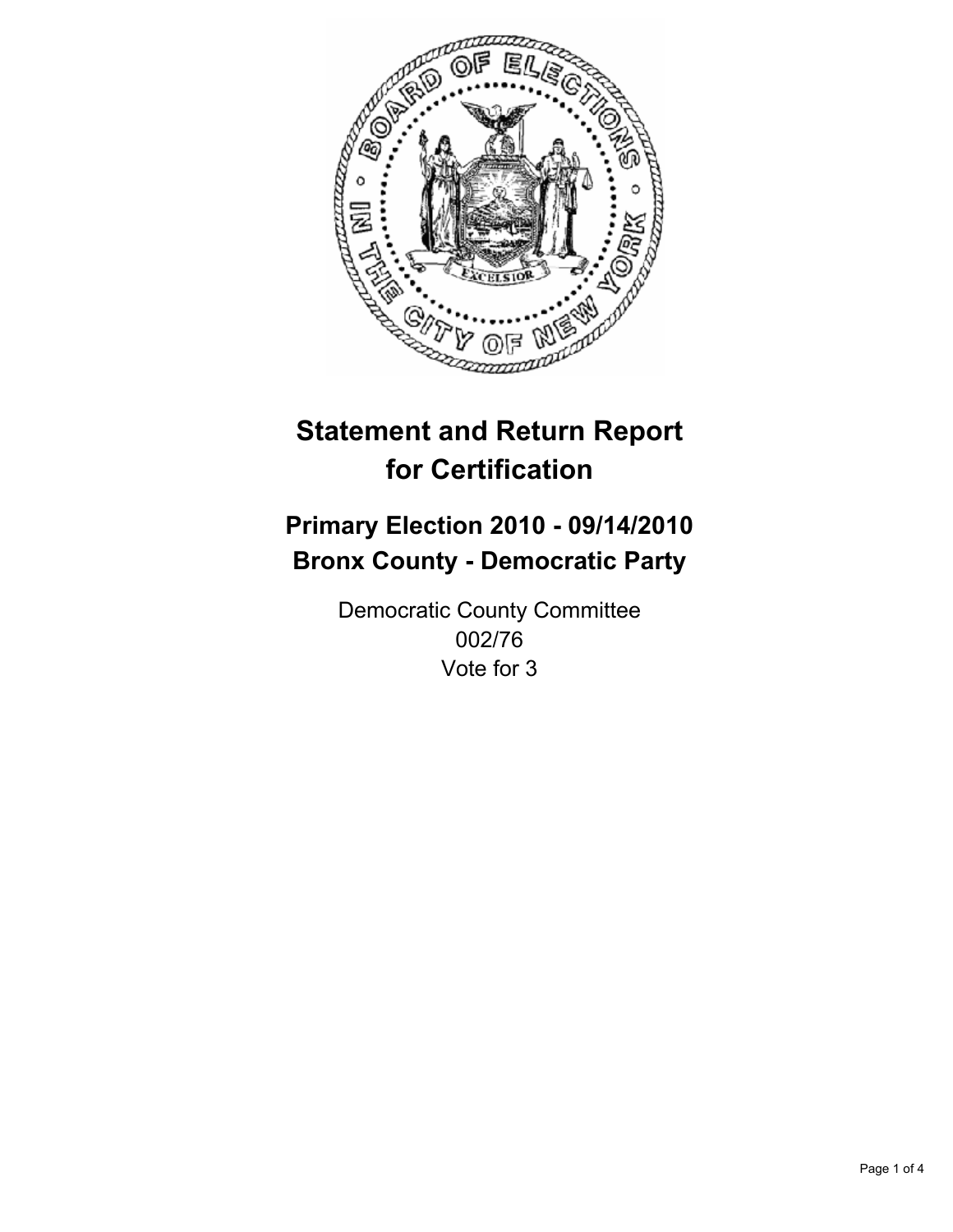

| PUBLIC COUNTER       | 107 |
|----------------------|-----|
| <b>EMERGENCY</b>     | 0   |
| ABSENTEE/MILITARY    |     |
| <b>AFFIDAVIT</b>     | 0   |
| ROSELYN JOHNSON      | 38  |
| <b>BARBARA BROWN</b> | 40  |
| ROSE CAMPBELL        | 10  |
| <b>ERICA DURAN</b>   | 8   |
| <b>Total Votes</b>   | 96  |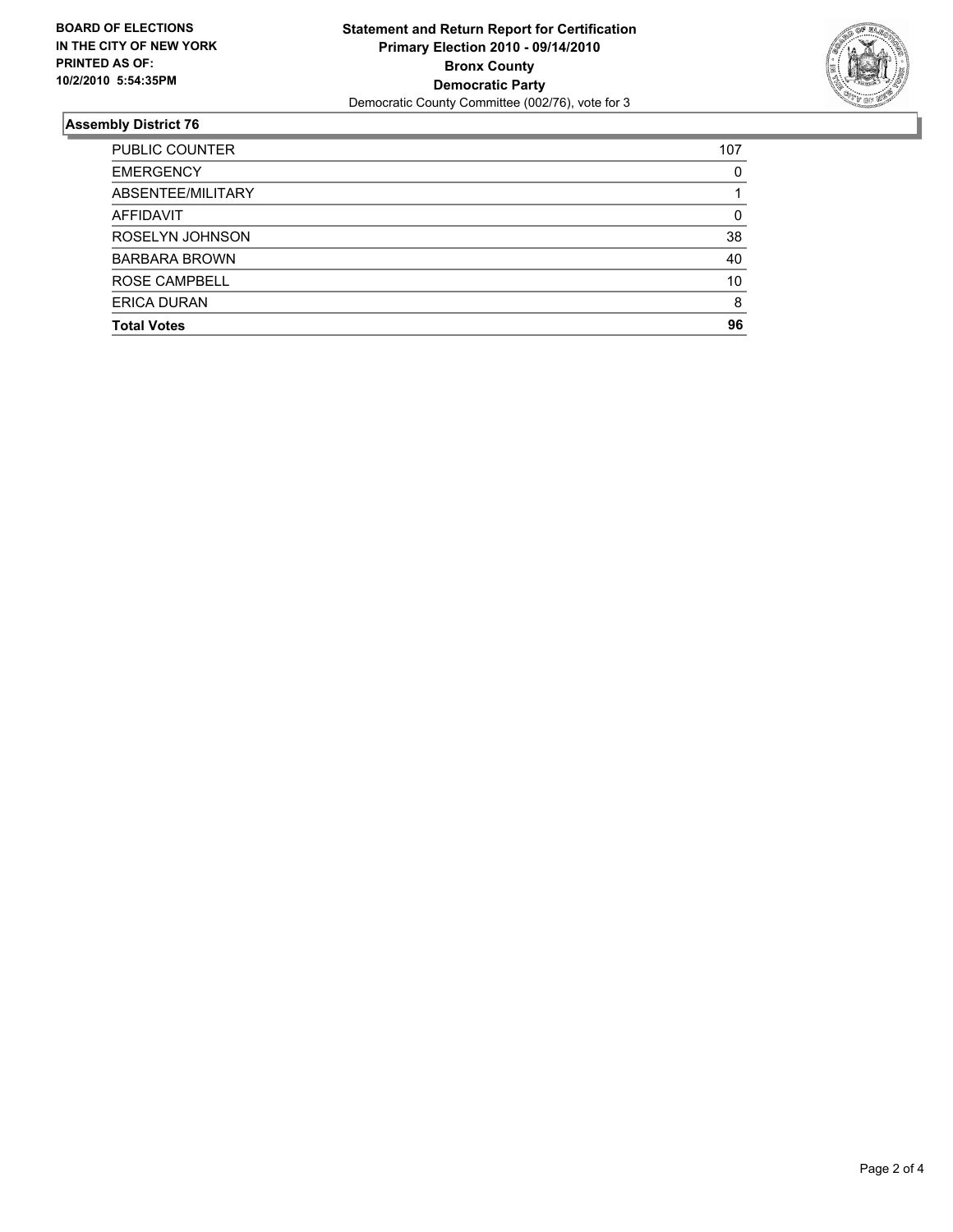### **Statement and Return Report for Certification Primary Election 2010 - 09/14/2010 Bronx County Democratic Party** Democratic County Committee (002/76), vote for 3

### **Total for Democratic County Committee (002/76) - Bronx County**

| PUBLIC COUNTER       | 107 |
|----------------------|-----|
| <b>EMERGENCY</b>     | 0   |
| ABSENTEE/MILITARY    |     |
| <b>AFFIDAVIT</b>     | 0   |
| ROSELYN JOHNSON      | 38  |
| <b>BARBARA BROWN</b> | 40  |
| ROSE CAMPBELL        | 10  |
| <b>ERICA DURAN</b>   | 8   |
| <b>Total Votes</b>   | 96  |

We certify this statement to be correct, and have caused the same to be attested by the signatures of the members of the board, or a majority thereof, on

Date

Secretary **Chairman** 

Canvassing Board

Deputy Chief Clerk

Canvassing Board **Canvassing Board** Canvassing Board **Deputy Chief Clerk** 

Page 3 of 4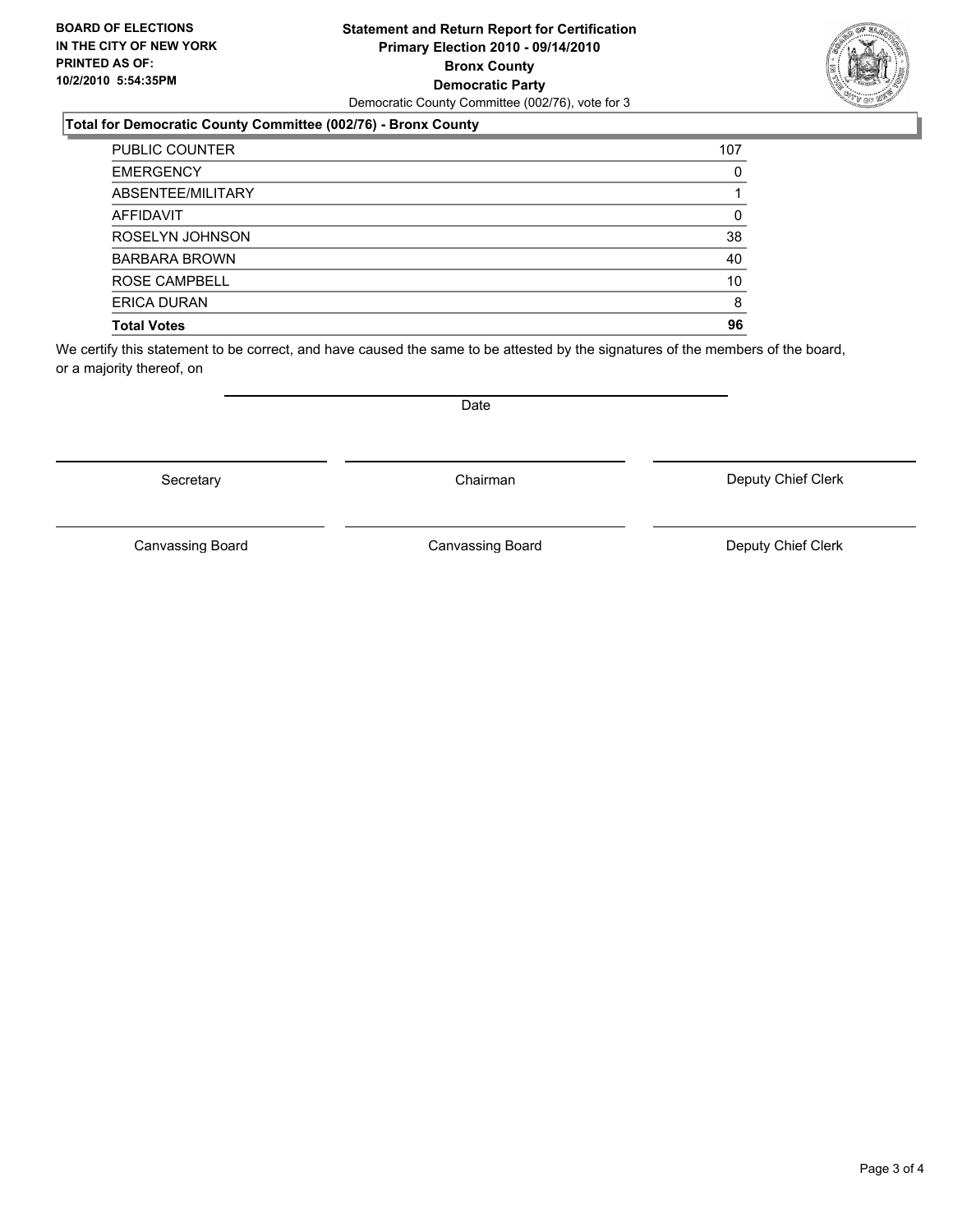**Statement and Return Report for Certification Primary Election 2010 - 09/14/2010 Bronx County Democratic Party** Democratic County Committee (002/76), vote for 3

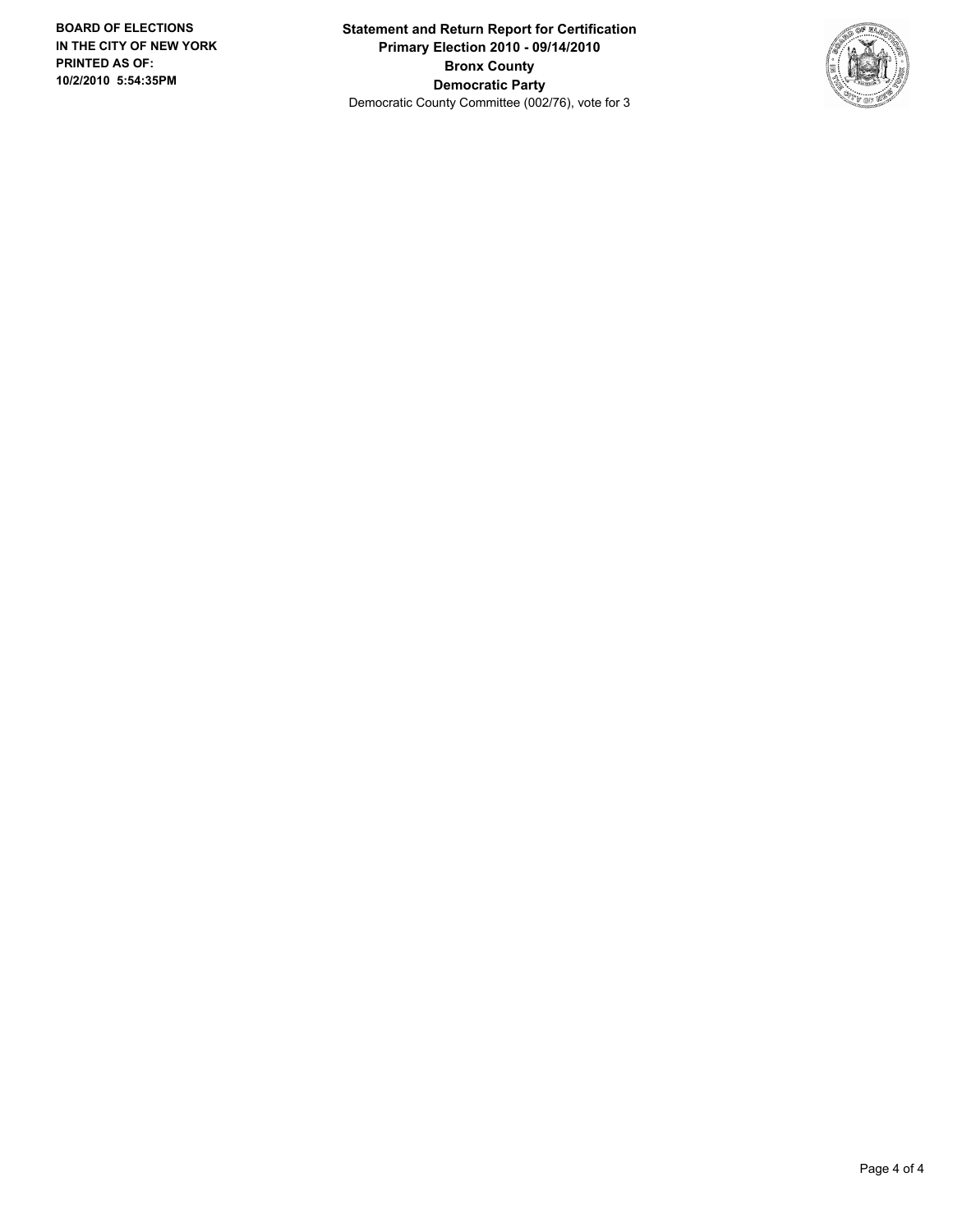

## **Primary Election 2010 - 09/14/2010 Bronx County - Democratic Party**

Democratic County Committee 004/76 Vote for 3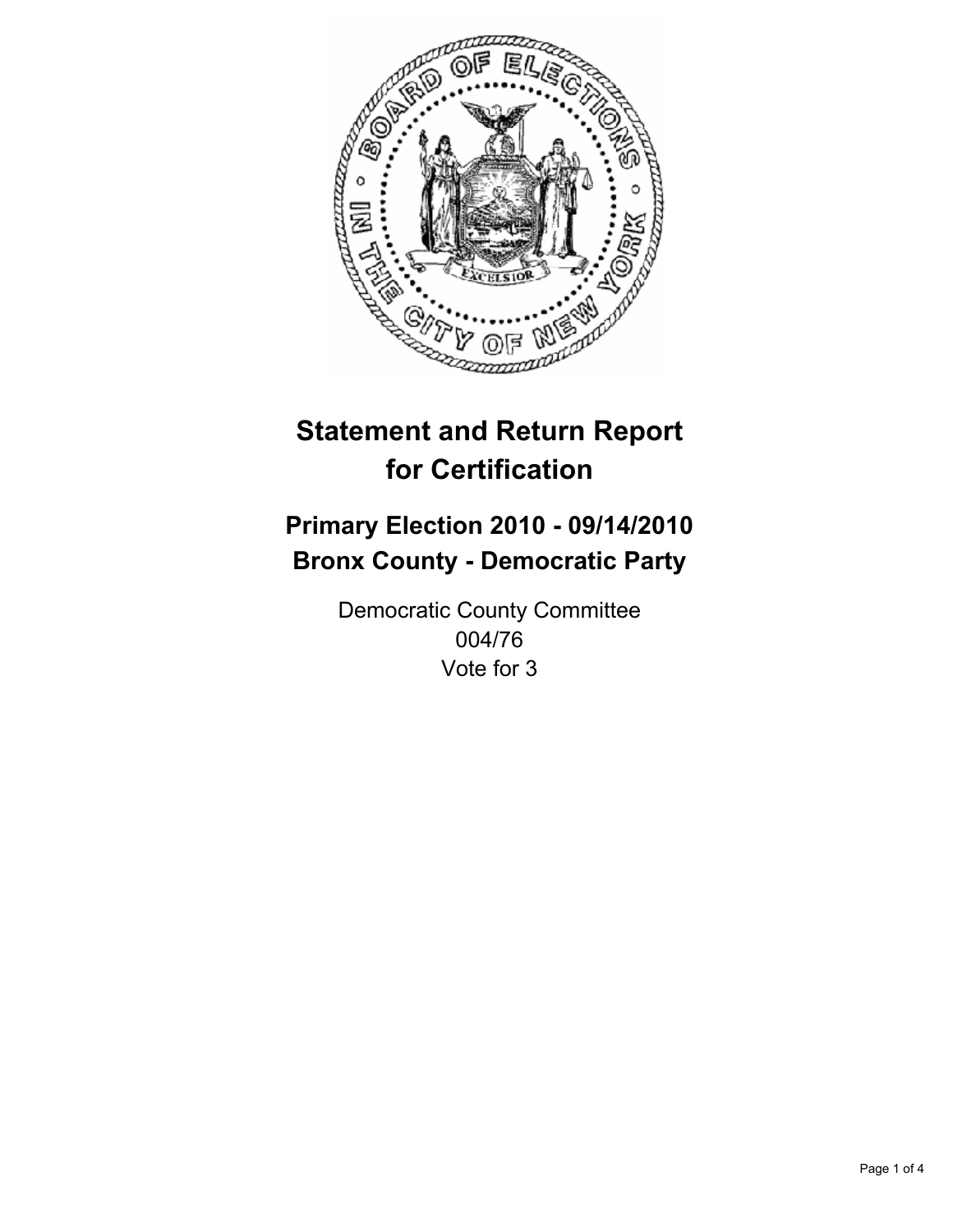

| PUBLIC COUNTER        | 54 |
|-----------------------|----|
| <b>EMERGENCY</b>      | 0  |
| ABSENTEE/MILITARY     | 0  |
| AFFIDAVIT             |    |
| <b>BILLY GUZMAN</b>   |    |
| ANA GONZALEZ          | 17 |
| ARNETTA LIVINGSTON    | 5  |
| <b>MARIA MARTINEZ</b> |    |
| <b>SHARON TAYLOR</b>  | 5  |
| <b>Total Votes</b>    | 41 |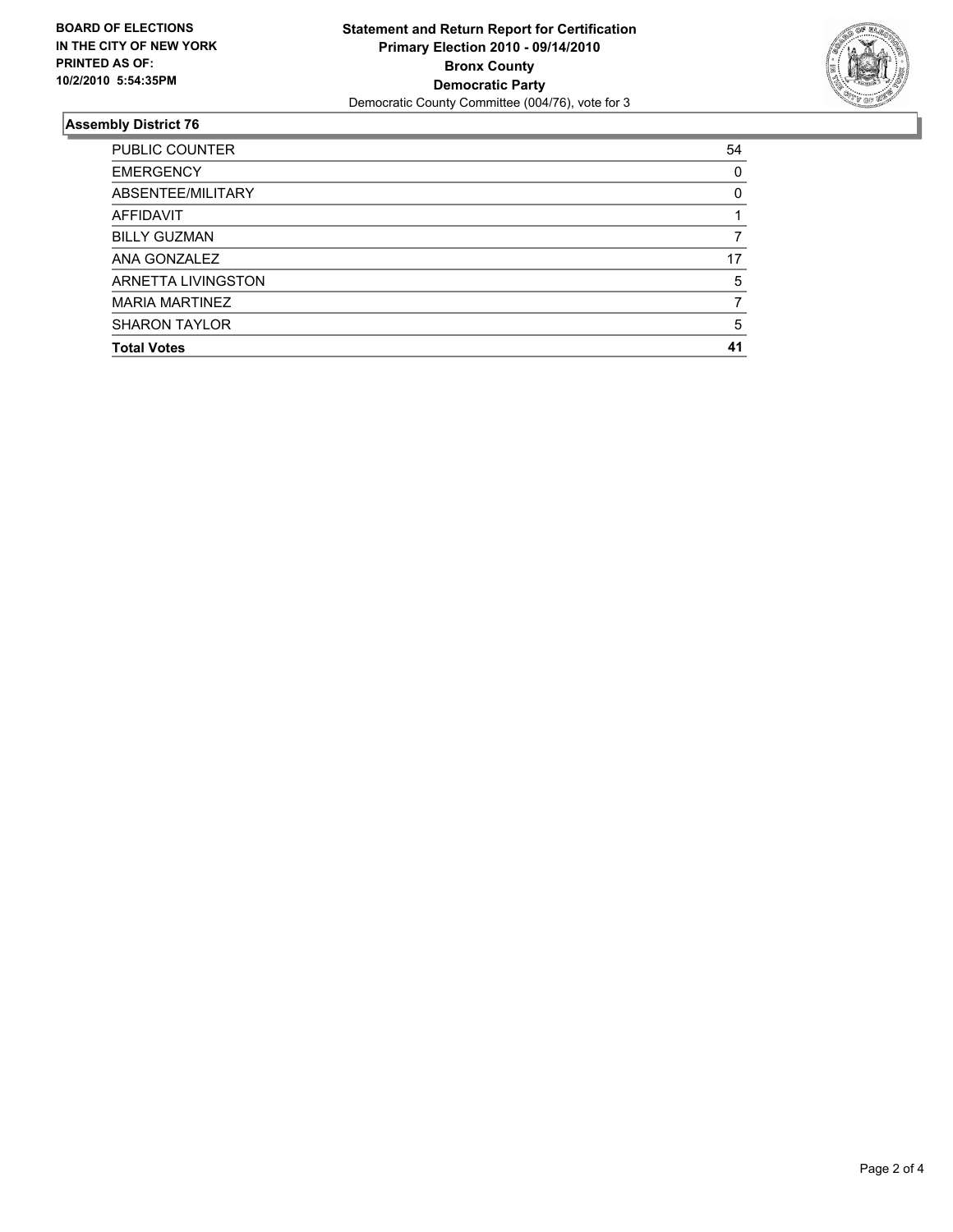### **Statement and Return Report for Certification Primary Election 2010 - 09/14/2010 Bronx County Democratic Party** Democratic County Committee (004/76), vote for 3

### **Total for Democratic County Committee (004/76) - Bronx County**

| PUBLIC COUNTER        | 54 |
|-----------------------|----|
| <b>EMERGENCY</b>      | 0  |
| ABSENTEE/MILITARY     | 0  |
| <b>AFFIDAVIT</b>      |    |
| <b>BILLY GUZMAN</b>   |    |
| ANA GONZALEZ          | 17 |
| ARNETTA LIVINGSTON    | 5  |
| <b>MARIA MARTINEZ</b> |    |
| <b>SHARON TAYLOR</b>  | 5  |
| <b>Total Votes</b>    | 41 |

We certify this statement to be correct, and have caused the same to be attested by the signatures of the members of the board, or a majority thereof, on

Canvassing Board **Canvassing Board** Canvassing Board **Deputy Chief Clerk** 

Canvassing Board

Deputy Chief Clerk

Secretary **Chairman** 

Date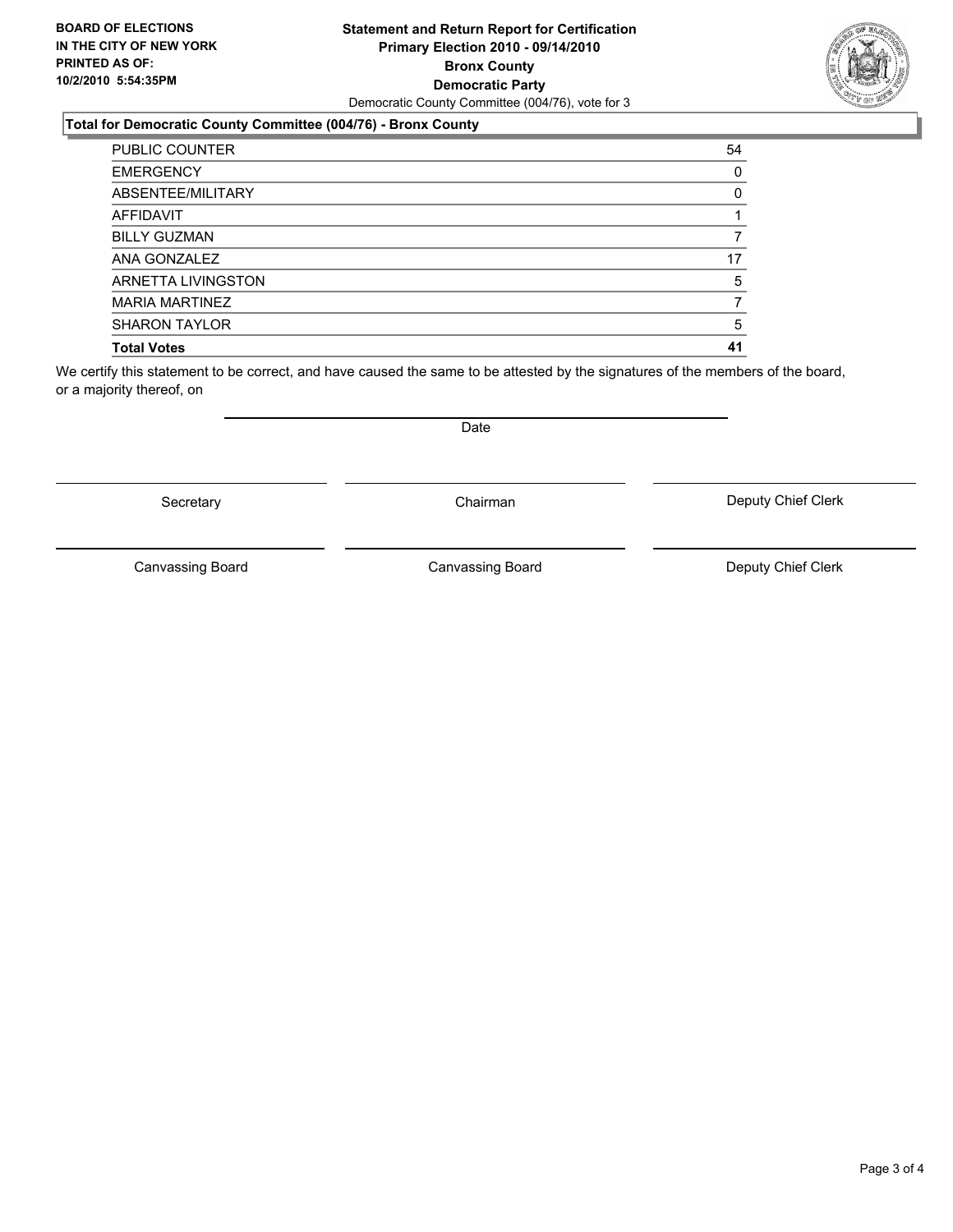**Statement and Return Report for Certification Primary Election 2010 - 09/14/2010 Bronx County Democratic Party** Democratic County Committee (004/76), vote for 3

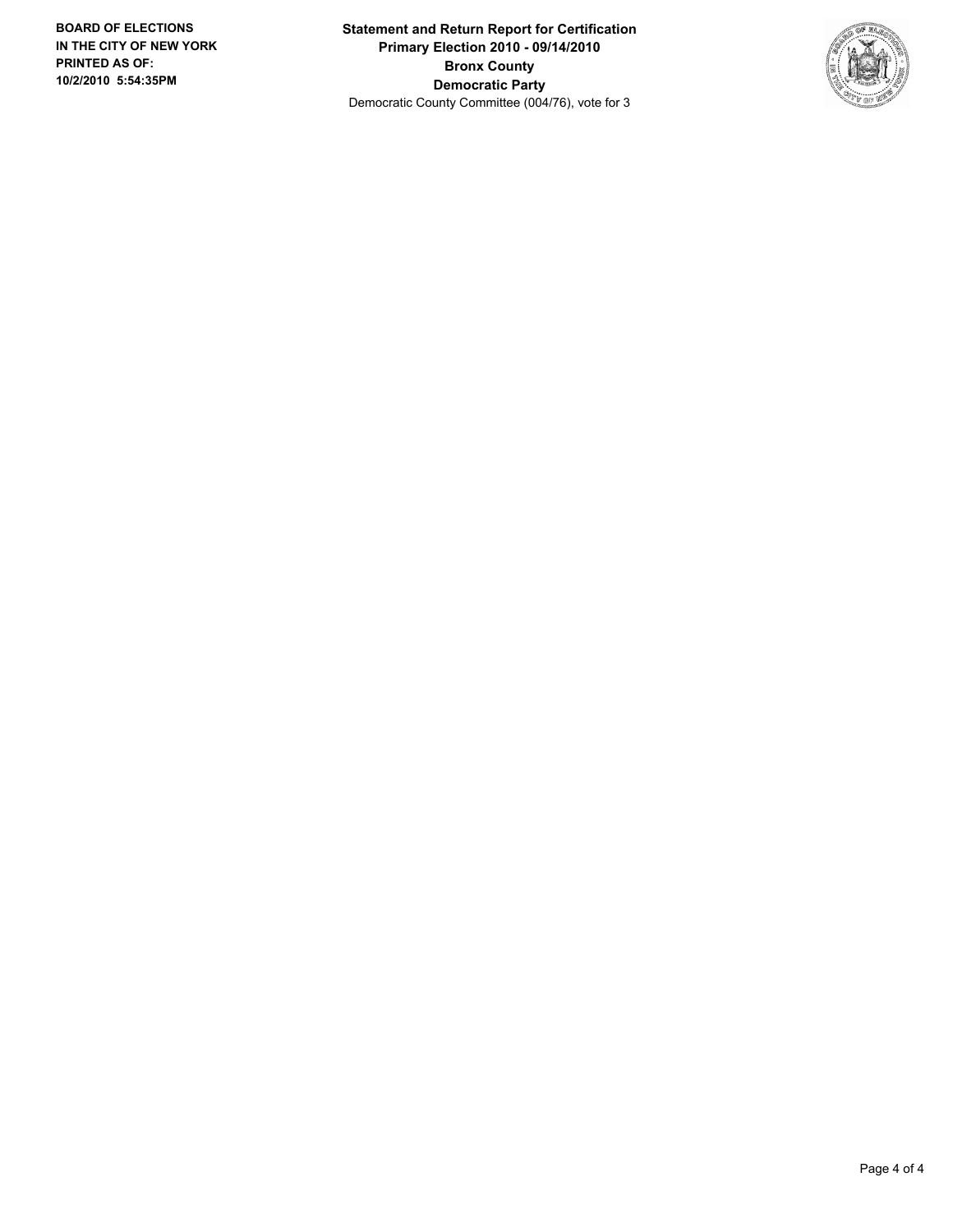

## **Primary Election 2010 - 09/14/2010 Bronx County - Democratic Party**

Democratic County Committee 026/76 Vote for 4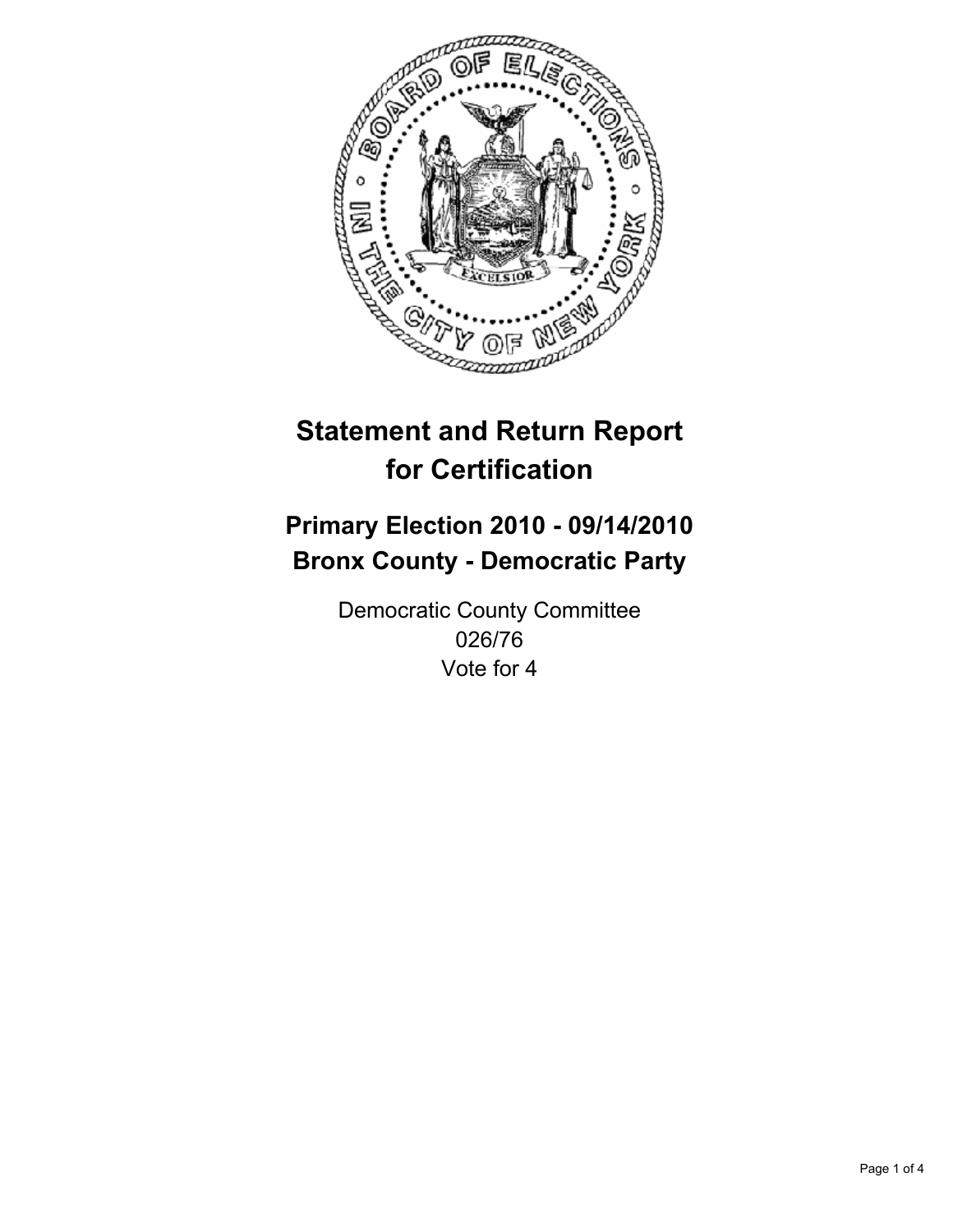

| PUBLIC COUNTER                  | 164 |
|---------------------------------|-----|
| <b>EMERGENCY</b>                | 0   |
| ABSENTEE/MILITARY               | 2   |
| AFFIDAVIT                       | 5   |
| CORA BOOTH                      | 47  |
| <b>LESLIE THOMPSON</b>          | 72  |
| <b>HATTIF F AI FXANDER</b>      | 37  |
| LORRAINE CHARLENE TUMANI JORDAN | 39  |
| <b>ANDREA LEE</b>               | 41  |
| <b>Total Votes</b>              | 236 |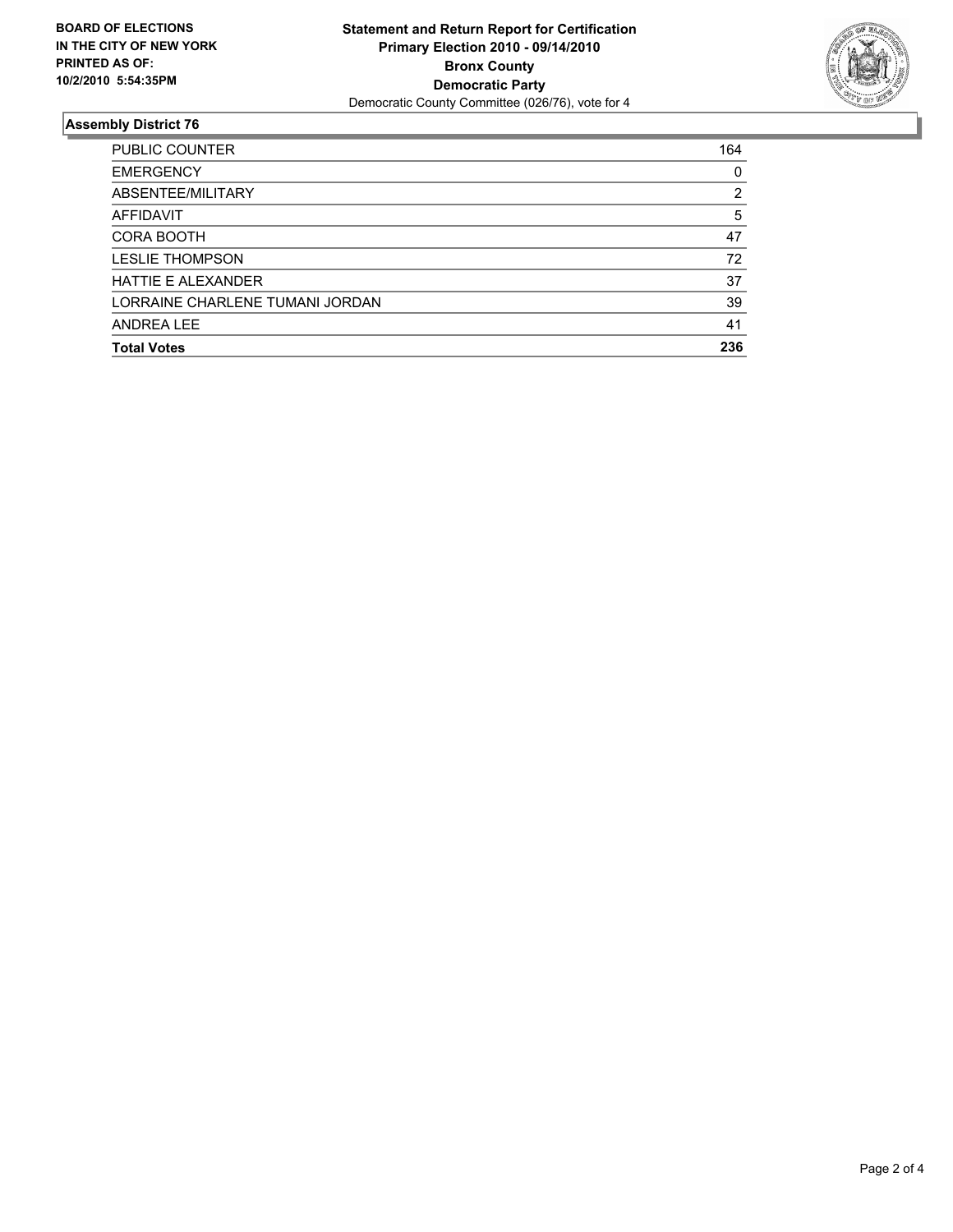### **Statement and Return Report for Certification Primary Election 2010 - 09/14/2010 Bronx County Democratic Party** Democratic County Committee (026/76), vote for 4

### **Total for Democratic County Committee (026/76) - Bronx County**

| <b>PUBLIC COUNTER</b>           | 164 |
|---------------------------------|-----|
| <b>EMERGENCY</b>                | 0   |
| ABSENTEE/MILITARY               | 2   |
| AFFIDAVIT                       | 5   |
| CORA BOOTH                      | 47  |
| <b>LESLIE THOMPSON</b>          | 72  |
| <b>HATTIE E ALEXANDER</b>       | 37  |
| LORRAINE CHARLENE TUMANI JORDAN | 39  |
| ANDREA LEE                      | 41  |
| <b>Total Votes</b>              | 236 |

We certify this statement to be correct, and have caused the same to be attested by the signatures of the members of the board, or a majority thereof, on

Canvassing Board **Canvassing Board** Canvassing Board **Deputy Chief Clerk** 

Canvassing Board

Deputy Chief Clerk

Secretary **Chairman** 

Date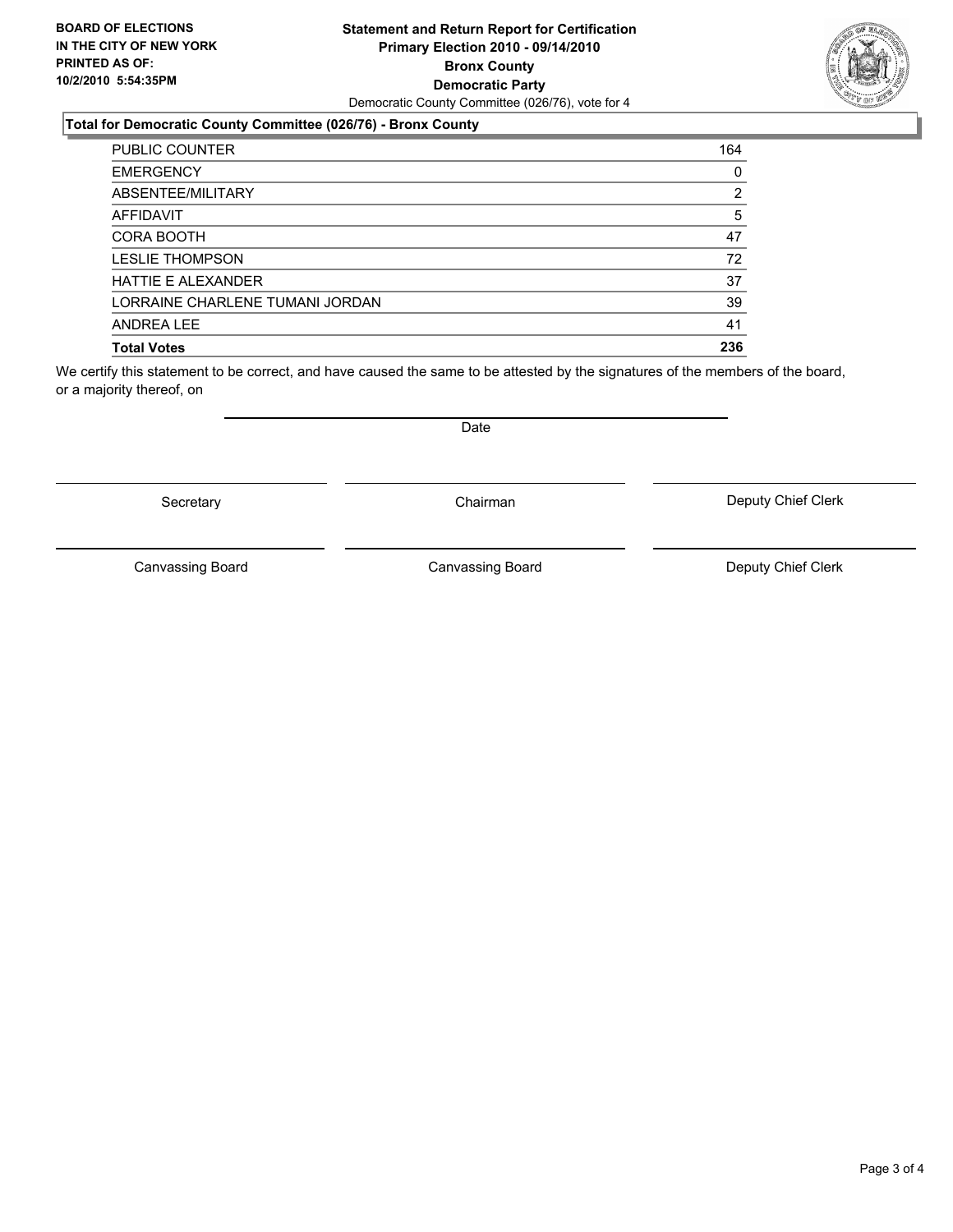**Statement and Return Report for Certification Primary Election 2010 - 09/14/2010 Bronx County Democratic Party** Democratic County Committee (026/76), vote for 4

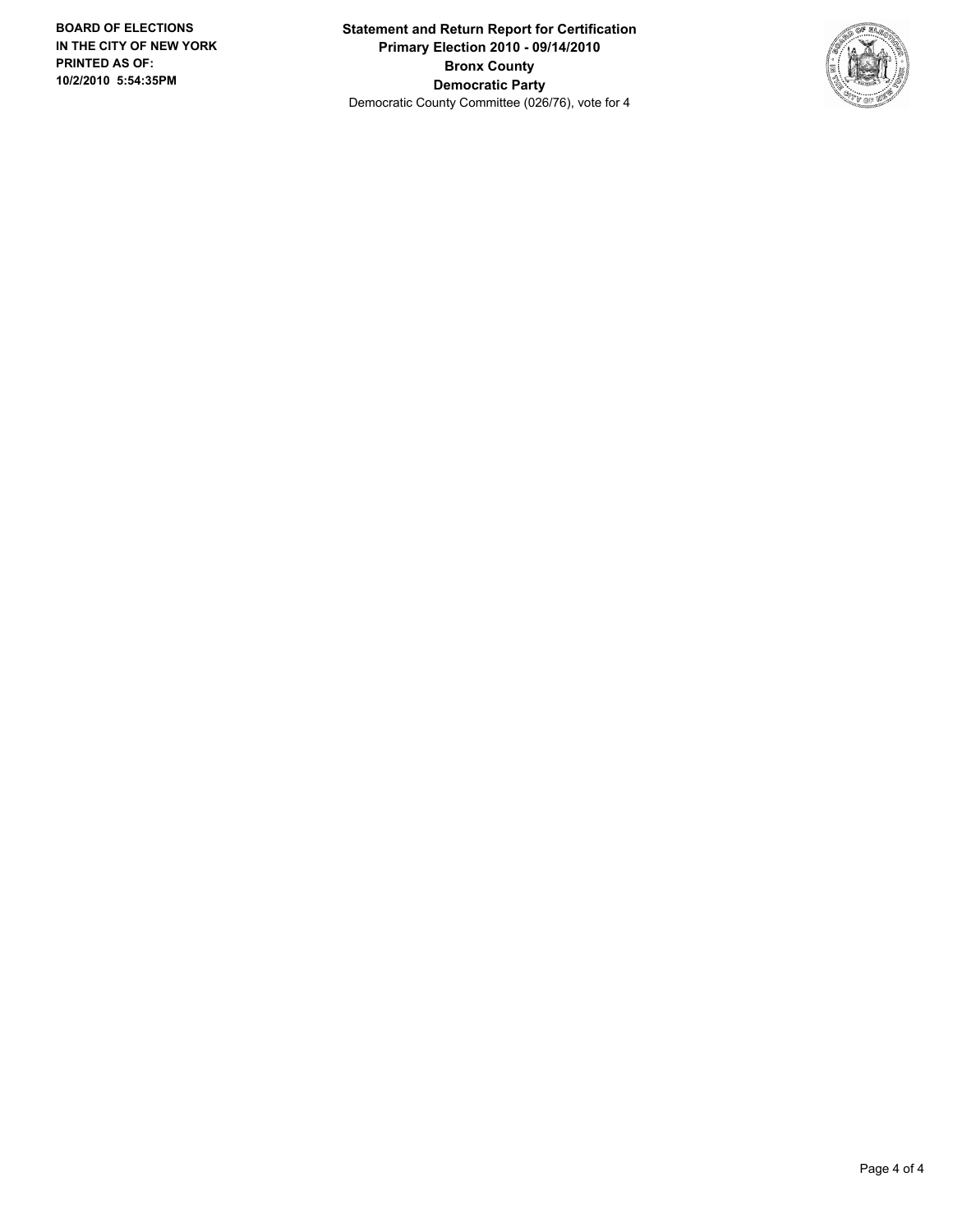

## **Primary Election 2010 - 09/14/2010 Bronx County - Democratic Party**

Democratic County Committee 030/76 Vote for 4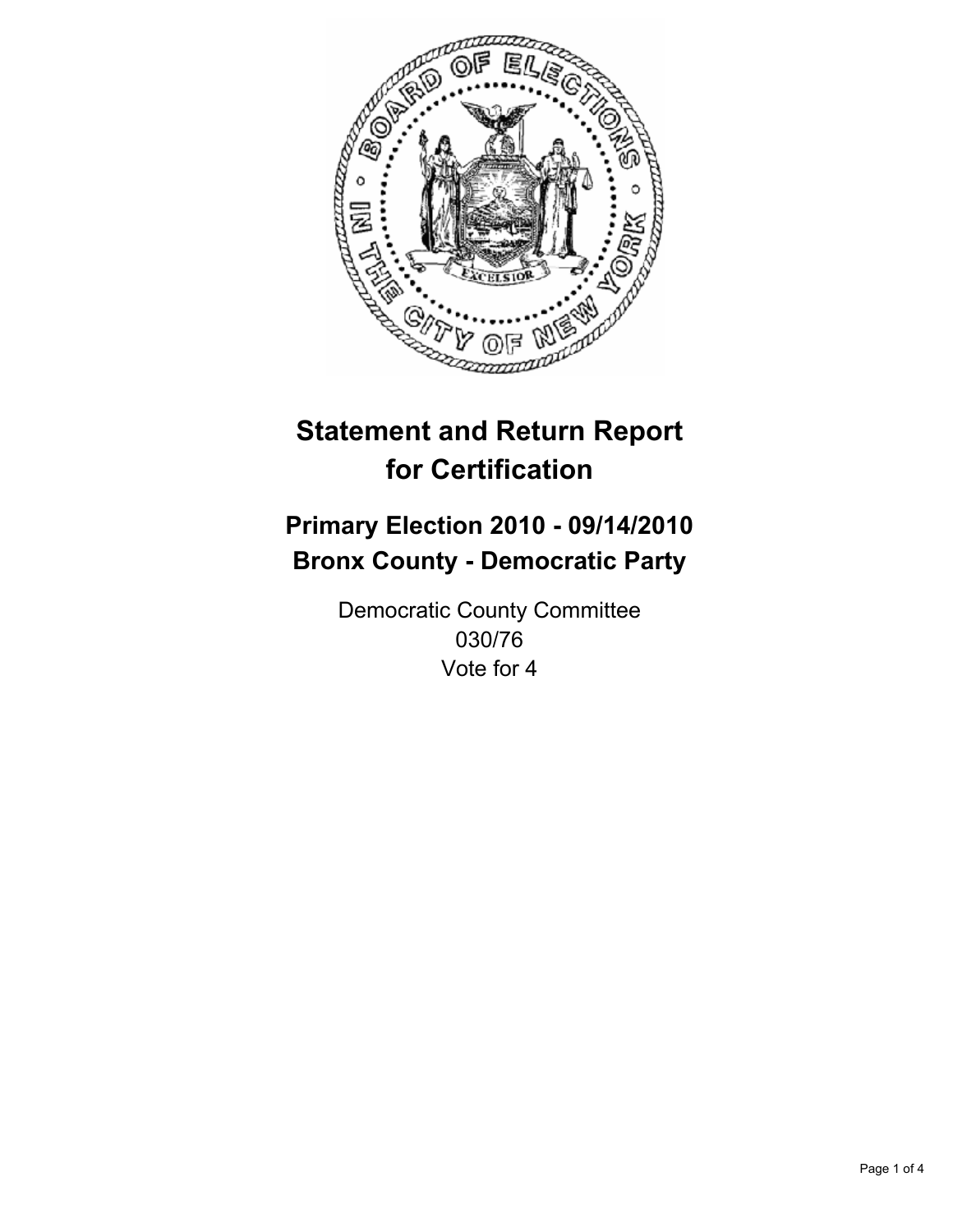

| 149 |
|-----|
| 0   |
| 4   |
| 4   |
| 54  |
| 35  |
| 41  |
| 54  |
| 20  |
| 204 |
|     |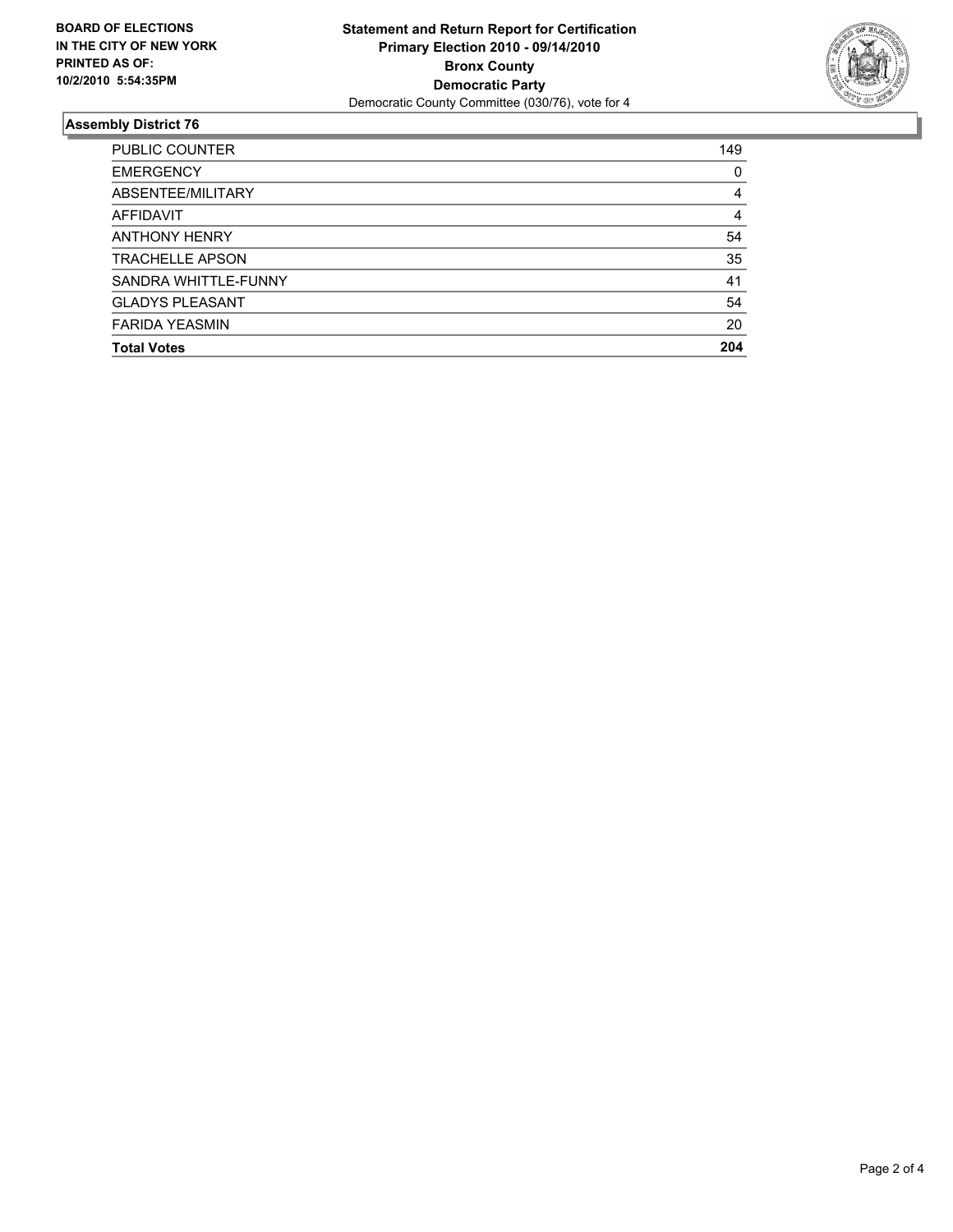### **Statement and Return Report for Certification Primary Election 2010 - 09/14/2010 Bronx County Democratic Party** Democratic County Committee (030/76), vote for 4

### **Total for Democratic County Committee (030/76) - Bronx County**

| PUBLIC COUNTER         | 149 |
|------------------------|-----|
| <b>EMERGENCY</b>       | 0   |
| ABSENTEE/MILITARY      | 4   |
| <b>AFFIDAVIT</b>       | 4   |
| <b>ANTHONY HENRY</b>   | 54  |
| <b>TRACHELLE APSON</b> | 35  |
| SANDRA WHITTLE-FUNNY   | 41  |
| <b>GLADYS PLEASANT</b> | 54  |
| <b>FARIDA YEASMIN</b>  | 20  |
| <b>Total Votes</b>     | 204 |

We certify this statement to be correct, and have caused the same to be attested by the signatures of the members of the board, or a majority thereof, on

Secretary **Chairman** 

Canvassing Board **Canvassing Board** Canvassing Board **Deputy Chief Clerk** 

Canvassing Board

Deputy Chief Clerk



Date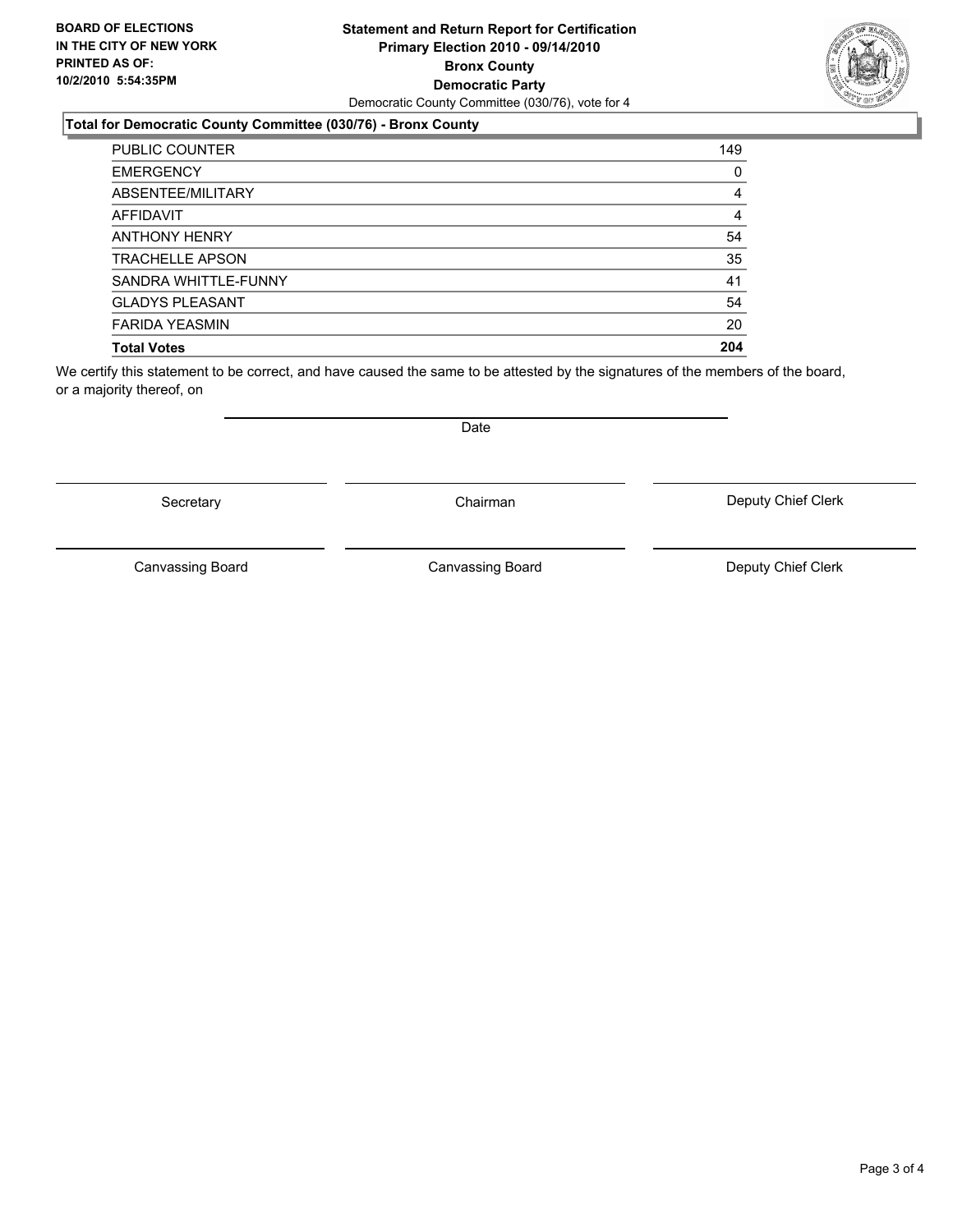**Statement and Return Report for Certification Primary Election 2010 - 09/14/2010 Bronx County Democratic Party** Democratic County Committee (030/76), vote for 4

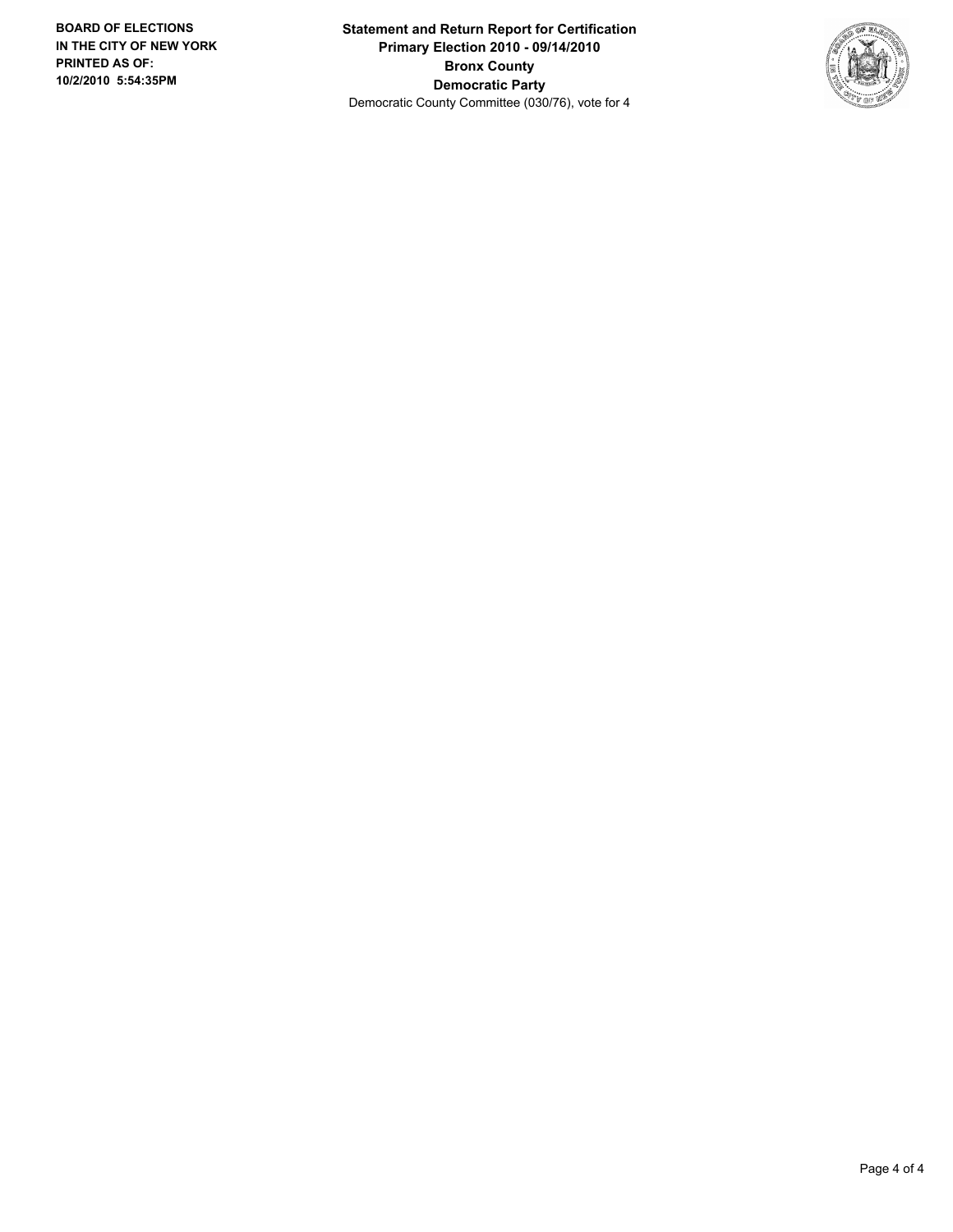

## **Primary Election 2010 - 09/14/2010 Bronx County - Democratic Party**

Democratic County Committee 033/76 Vote for 4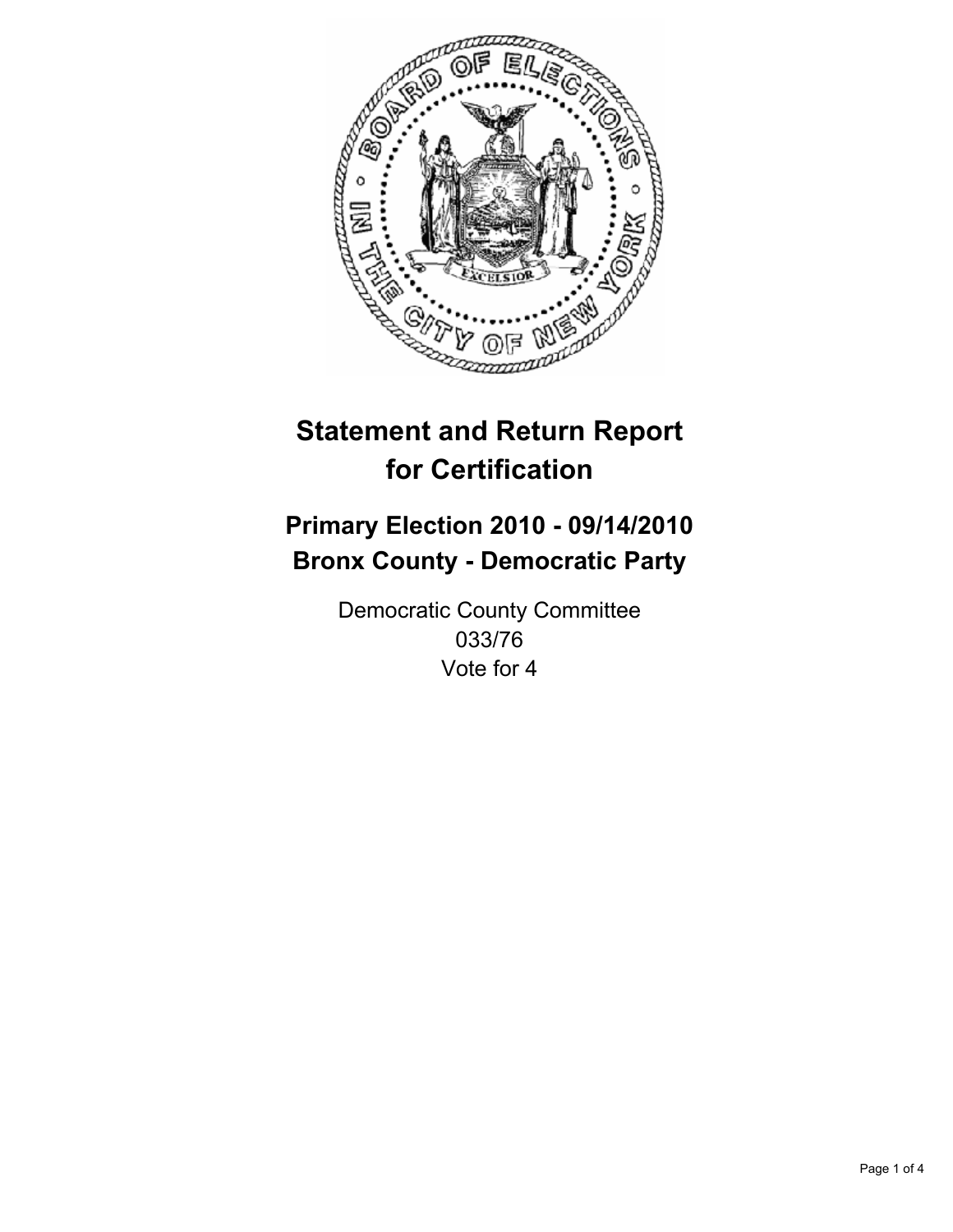

| PUBLIC COUNTER            | 171 |
|---------------------------|-----|
| <b>EMERGENCY</b>          | 0   |
| ABSENTEE/MILITARY         | 2   |
| AFFIDAVIT                 | 5   |
| <b>MOHAMMED NAYIM</b>     | 47  |
| <b>BARBARA CARTER</b>     | 94  |
| MD HEDAYETUL ISLAM        | 36  |
| ROSAMUND TYSON            | 56  |
| <b>MIRZA MAMON RASHID</b> | 30  |
| <b>Total Votes</b>        | 263 |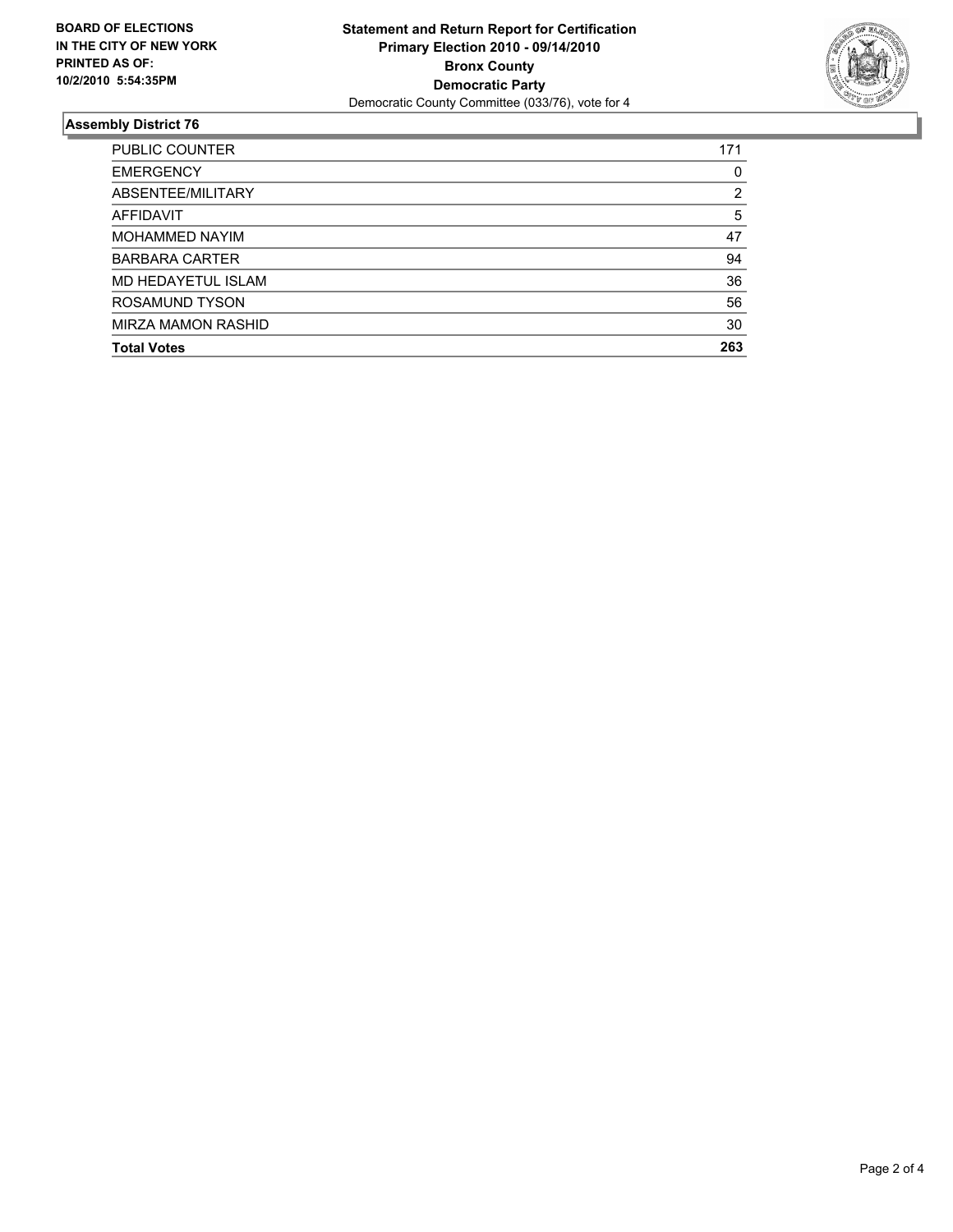### **Statement and Return Report for Certification Primary Election 2010 - 09/14/2010 Bronx County Democratic Party** Democratic County Committee (033/76), vote for 4

### **Total for Democratic County Committee (033/76) - Bronx County**

| PUBLIC COUNTER            | 171 |
|---------------------------|-----|
| <b>EMERGENCY</b>          | 0   |
| ABSENTEE/MILITARY         | 2   |
| <b>AFFIDAVIT</b>          | 5   |
| <b>MOHAMMED NAYIM</b>     | 47  |
| <b>BARBARA CARTER</b>     | 94  |
| <b>MD HEDAYETUL ISLAM</b> | 36  |
| ROSAMUND TYSON            | 56  |
| <b>MIRZA MAMON RASHID</b> | 30  |
| <b>Total Votes</b>        | 263 |

We certify this statement to be correct, and have caused the same to be attested by the signatures of the members of the board, or a majority thereof, on

Secretary **Chairman** 

Canvassing Board **Canvassing Board** Canvassing Board **Deputy Chief Clerk** 

Canvassing Board

Deputy Chief Clerk



Date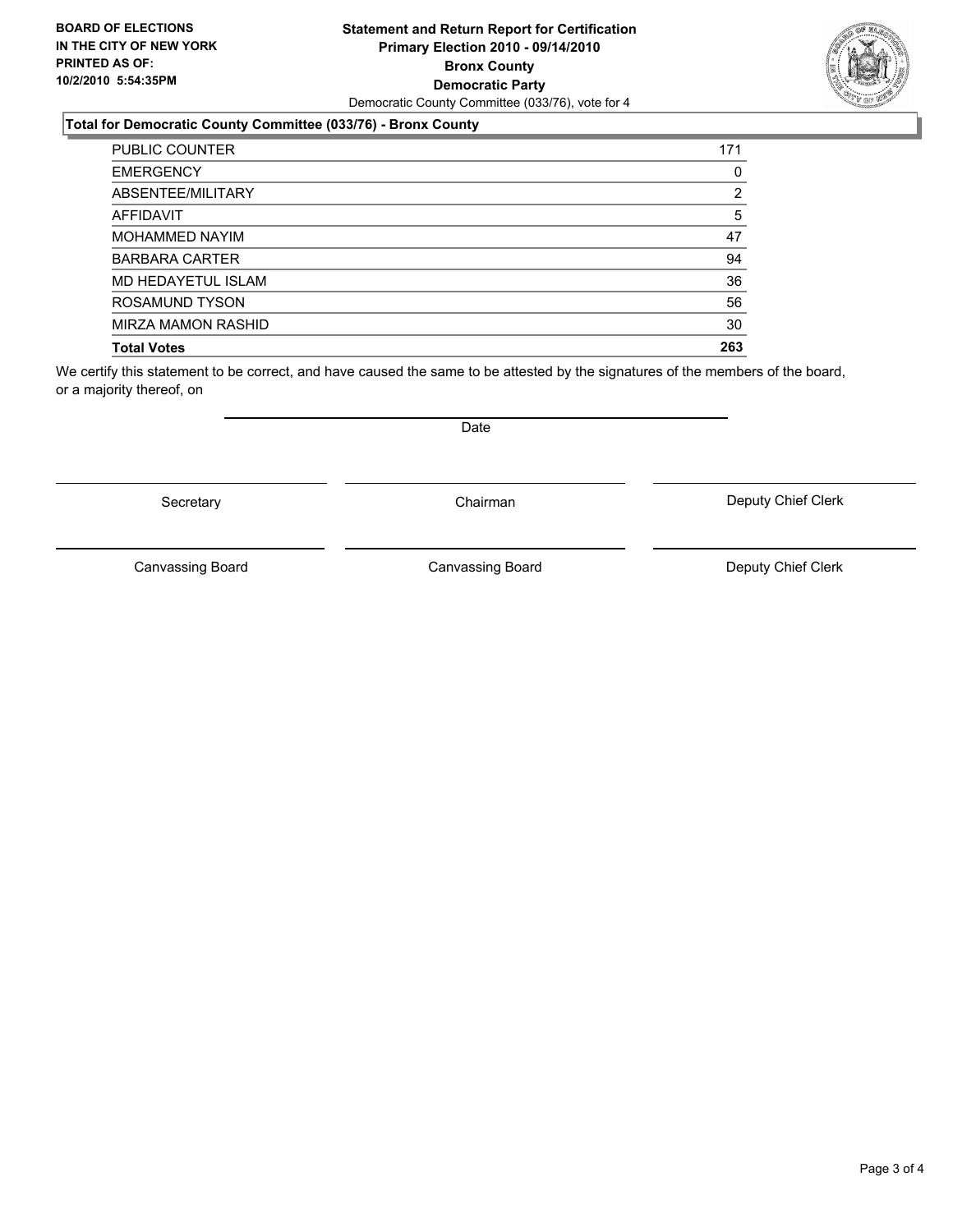**Statement and Return Report for Certification Primary Election 2010 - 09/14/2010 Bronx County Democratic Party** Democratic County Committee (033/76), vote for 4

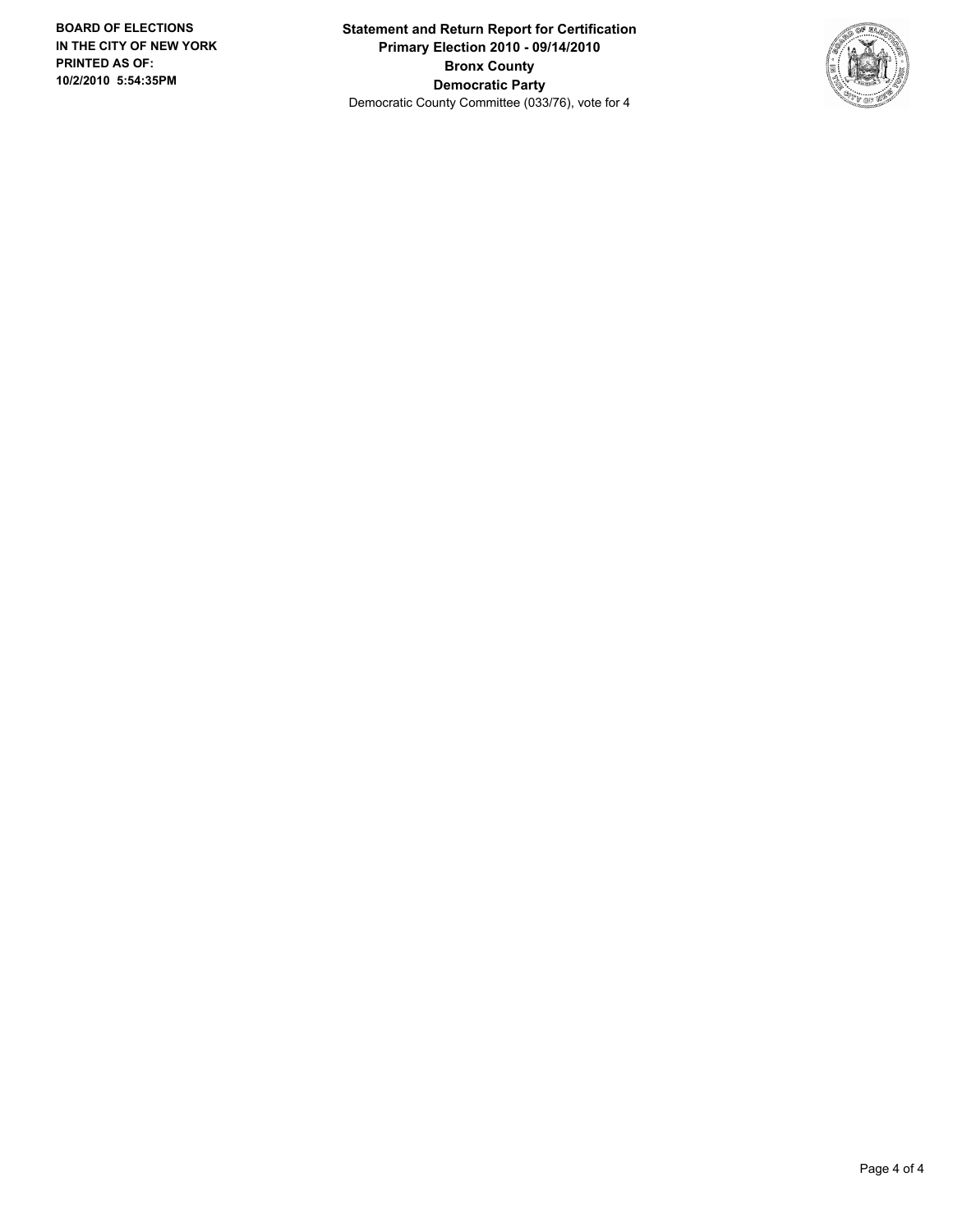

## **Primary Election 2010 - 09/14/2010 Bronx County - Democratic Party**

Democratic County Committee 076/76 Vote for 3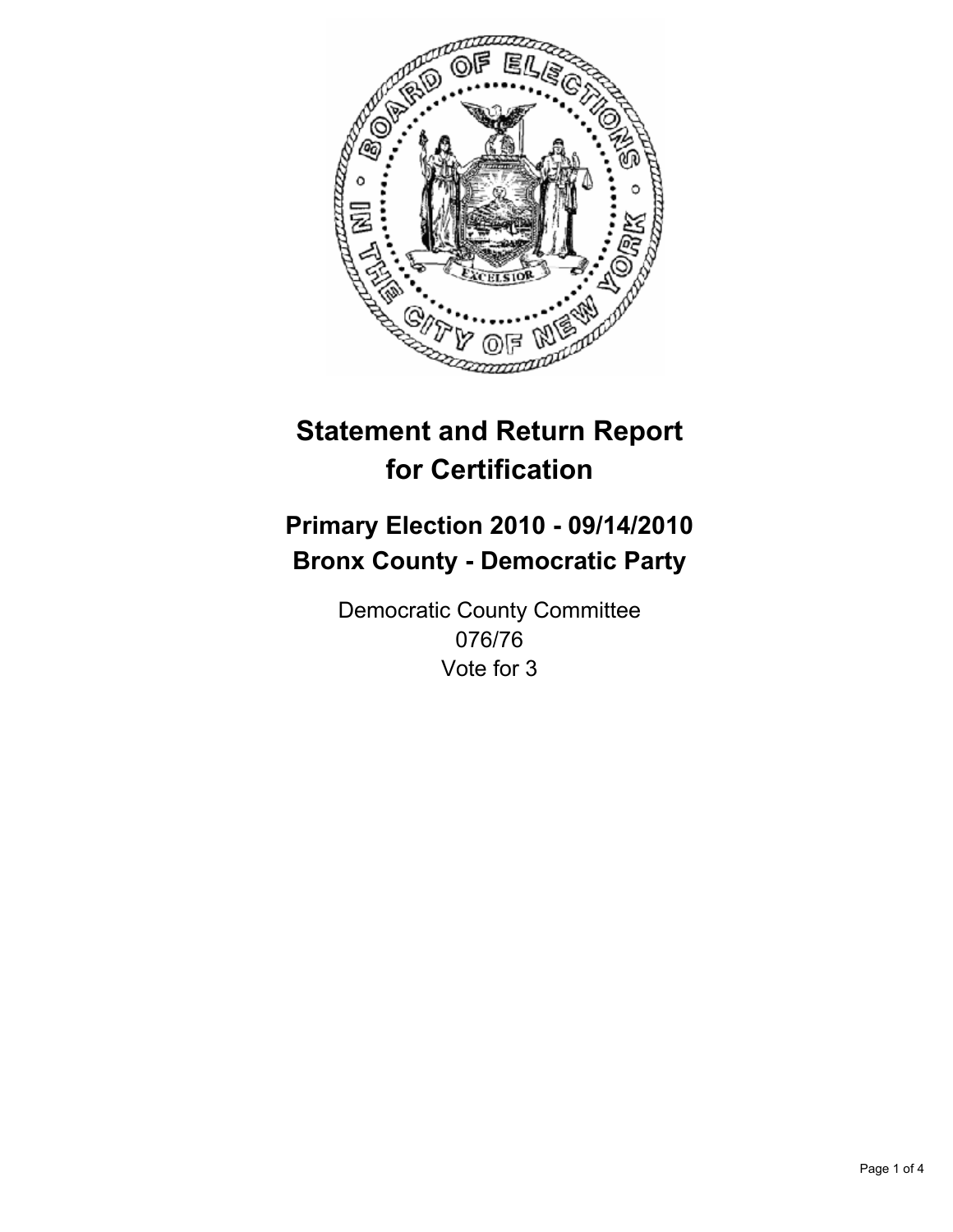

| PUBLIC COUNTER           | 36 |
|--------------------------|----|
| <b>EMERGENCY</b>         | 0  |
| ABSENTEE/MILITARY        | 0  |
| <b>AFFIDAVIT</b>         | 0  |
| FERNANDO GARCIA          | 17 |
| <b>DENISE CASEY</b>      | 12 |
| <b>BALENCIA MCFADDEN</b> | 6  |
| <b>KATHRYNE MABRY</b>    | 13 |
| <b>Total Votes</b>       | 48 |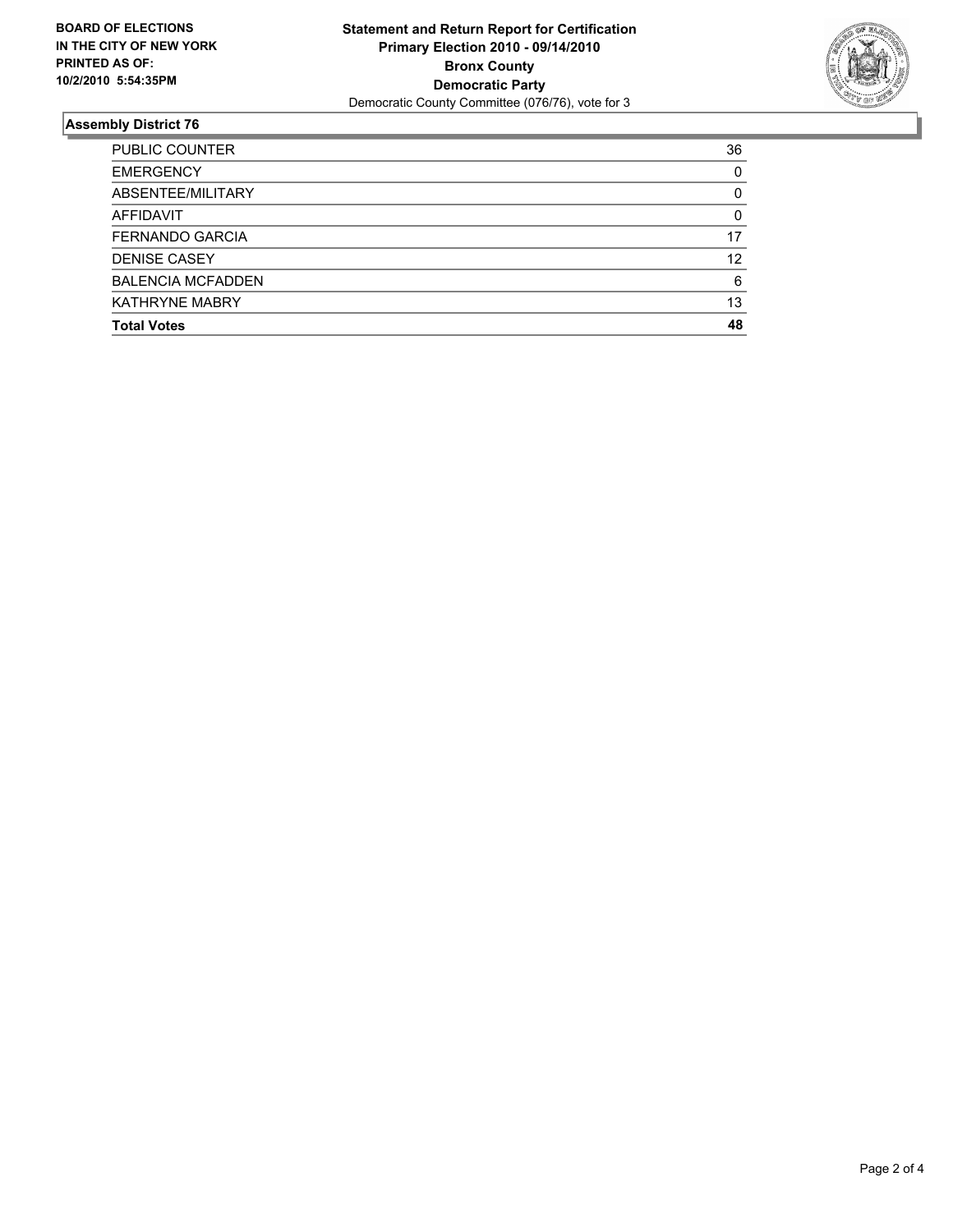### **Statement and Return Report for Certification Primary Election 2010 - 09/14/2010 Bronx County Democratic Party** Democratic County Committee (076/76), vote for 3

### **Total for Democratic County Committee (076/76) - Bronx County**

| PUBLIC COUNTER           | 36 |
|--------------------------|----|
| <b>EMERGENCY</b>         | 0  |
| ABSENTEE/MILITARY        | 0  |
| <b>AFFIDAVIT</b>         | 0  |
| <b>FERNANDO GARCIA</b>   | 17 |
| <b>DENISE CASEY</b>      | 12 |
| <b>BALENCIA MCFADDEN</b> | 6  |
| <b>KATHRYNE MABRY</b>    | 13 |
| <b>Total Votes</b>       | 48 |

We certify this statement to be correct, and have caused the same to be attested by the signatures of the members of the board, or a majority thereof, on

Secretary **Chairman** 

Date

Canvassing Board

Deputy Chief Clerk

Canvassing Board **Canvassing Board** Canvassing Board **Deputy Chief Clerk** 



Page 3 of 4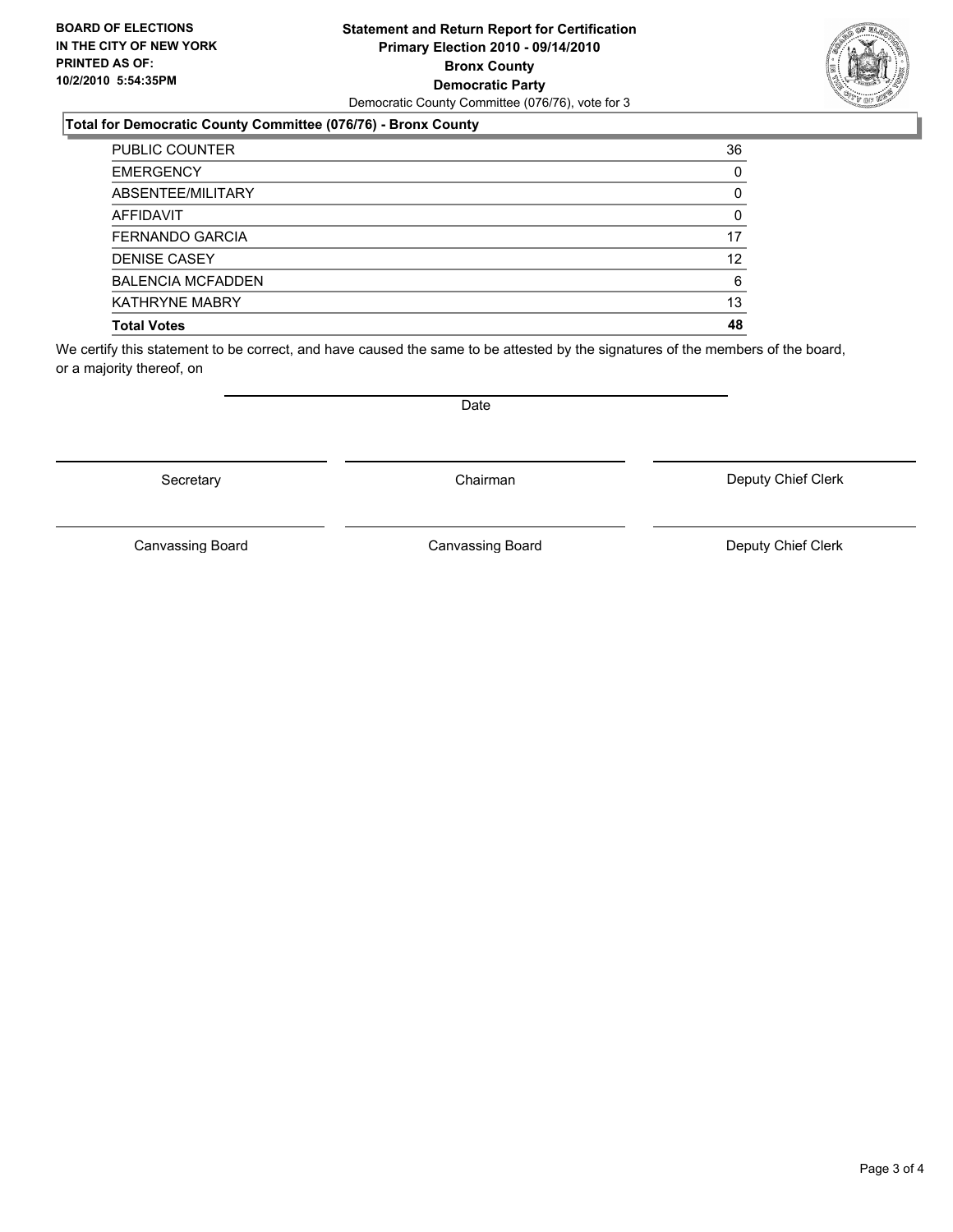**Statement and Return Report for Certification Primary Election 2010 - 09/14/2010 Bronx County Democratic Party** Democratic County Committee (076/76), vote for 3

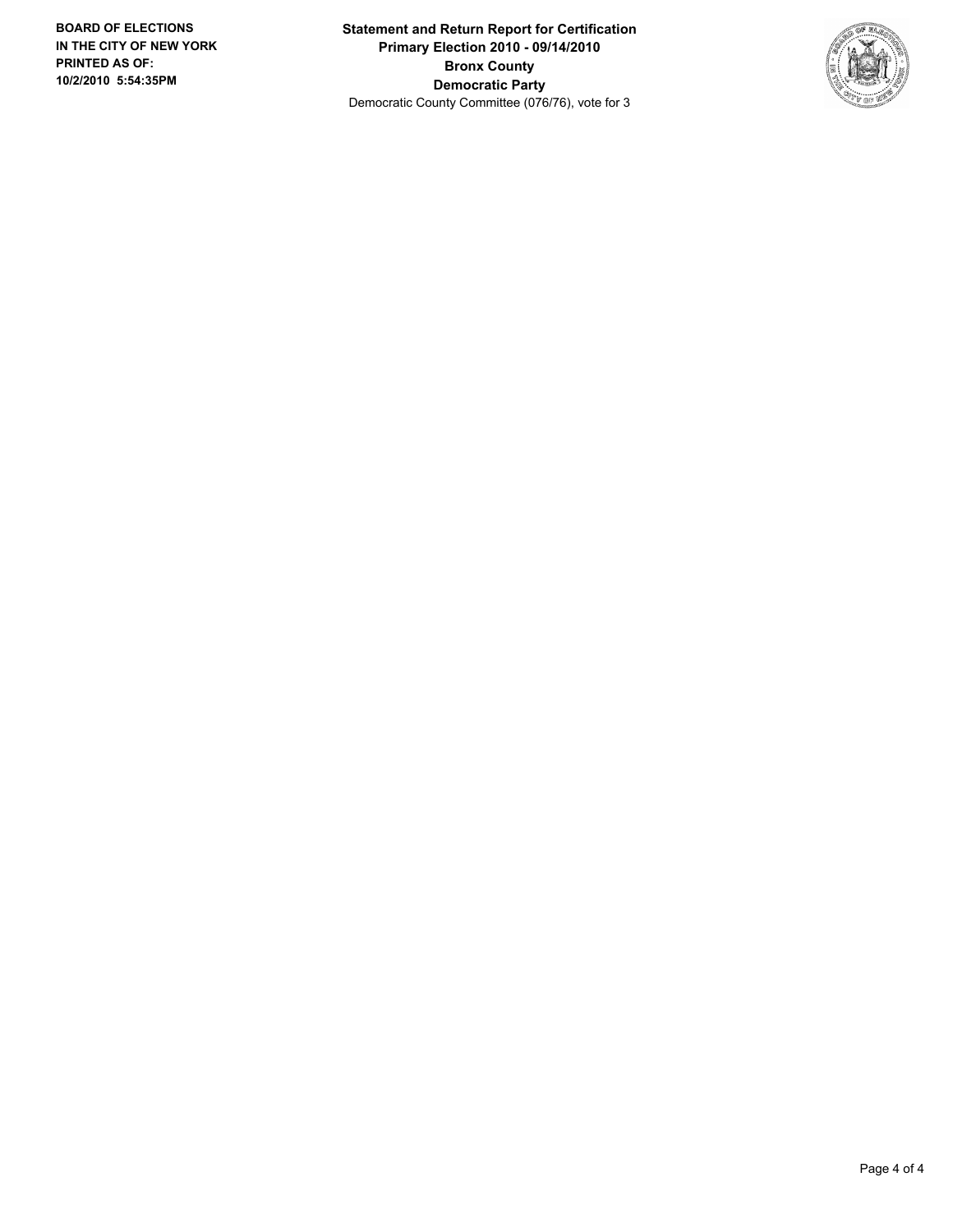

## **Primary Election 2010 - 09/14/2010 Bronx County - Democratic Party**

Democratic County Committee 081/76 Vote for 2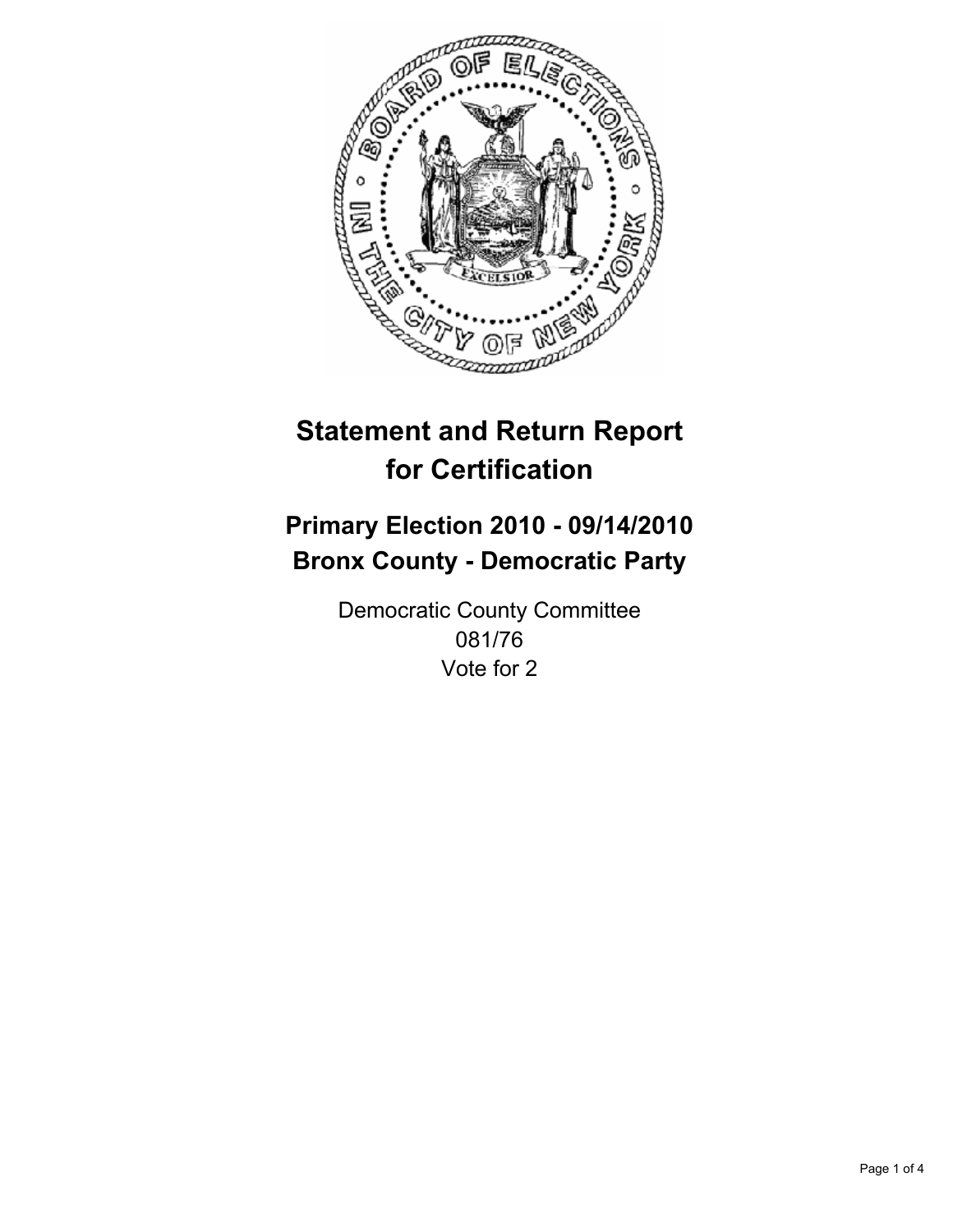

| <b>Total Votes</b>      | 21 |
|-------------------------|----|
| <b>BARBARA GRAHAM</b>   | 4  |
| <b>SHIRLEY HARRISON</b> | 4  |
| <b>CHRISTINE BROWN</b>  | 13 |
| AFFIDAVIT               | 0  |
| ABSENTEE/MILITARY       | 0  |
| <b>EMERGENCY</b>        | 0  |
| PUBLIC COUNTER          | 24 |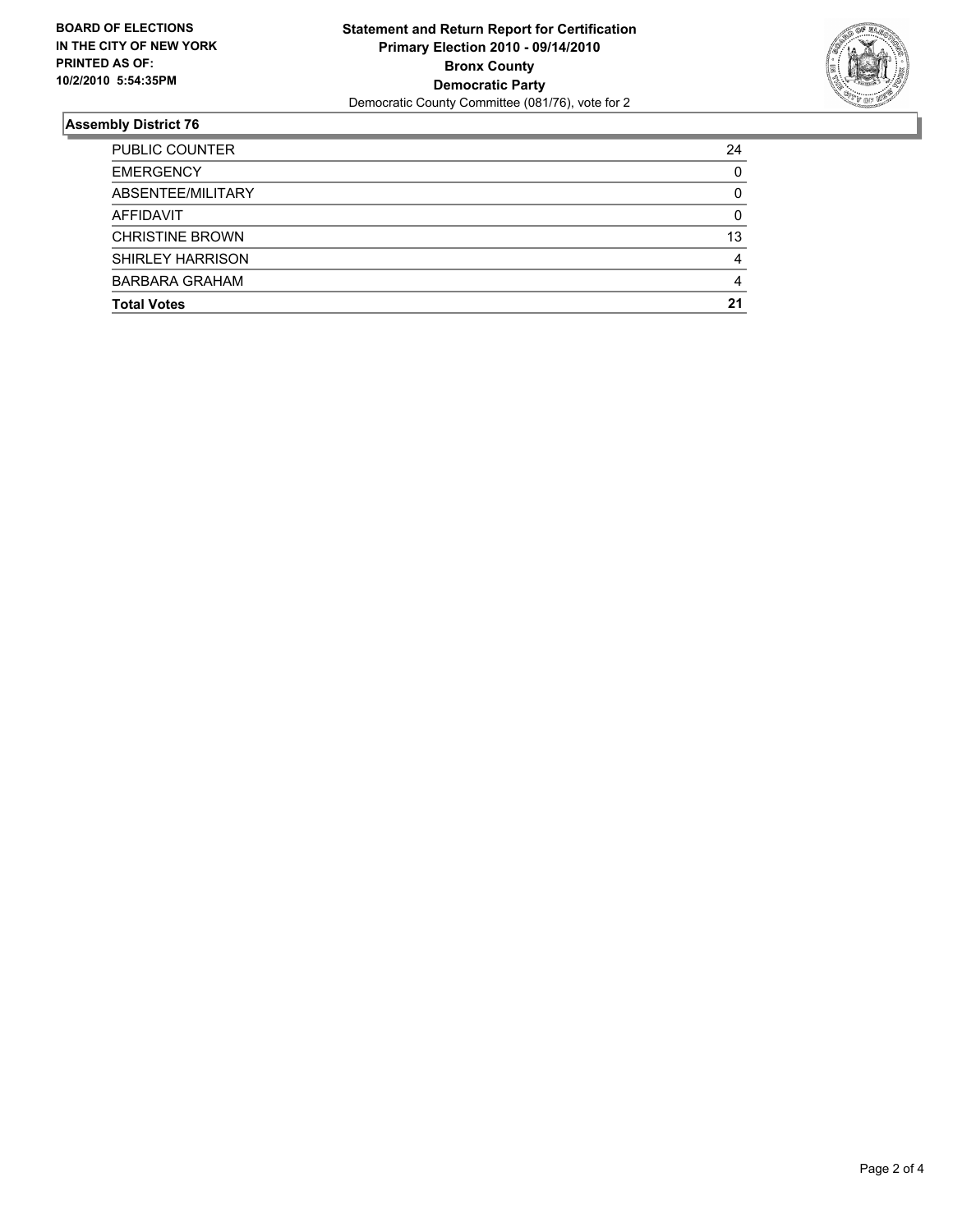### **Statement and Return Report for Certification Primary Election 2010 - 09/14/2010 Bronx County Democratic Party** Democratic County Committee (081/76), vote for 2

### **Total for Democratic County Committee (081/76) - Bronx County**

| <b>PUBLIC COUNTER</b>   | 24       |
|-------------------------|----------|
| <b>EMERGENCY</b>        | $\Omega$ |
| ABSENTEE/MILITARY       | 0        |
| <b>AFFIDAVIT</b>        | 0        |
| <b>CHRISTINE BROWN</b>  | 13       |
| <b>SHIRLEY HARRISON</b> | 4        |
| BARBARA GRAHAM          | 4        |
| <b>Total Votes</b>      | 21       |

We certify this statement to be correct, and have caused the same to be attested by the signatures of the members of the board, or a majority thereof, on

**Date** 

Secretary **Chairman** 

Canvassing Board Canvassing Board Canvassing Canvassing Board Deputy Chief Clerk

Deputy Chief Clerk

Canvassing Board

Page 3 of 4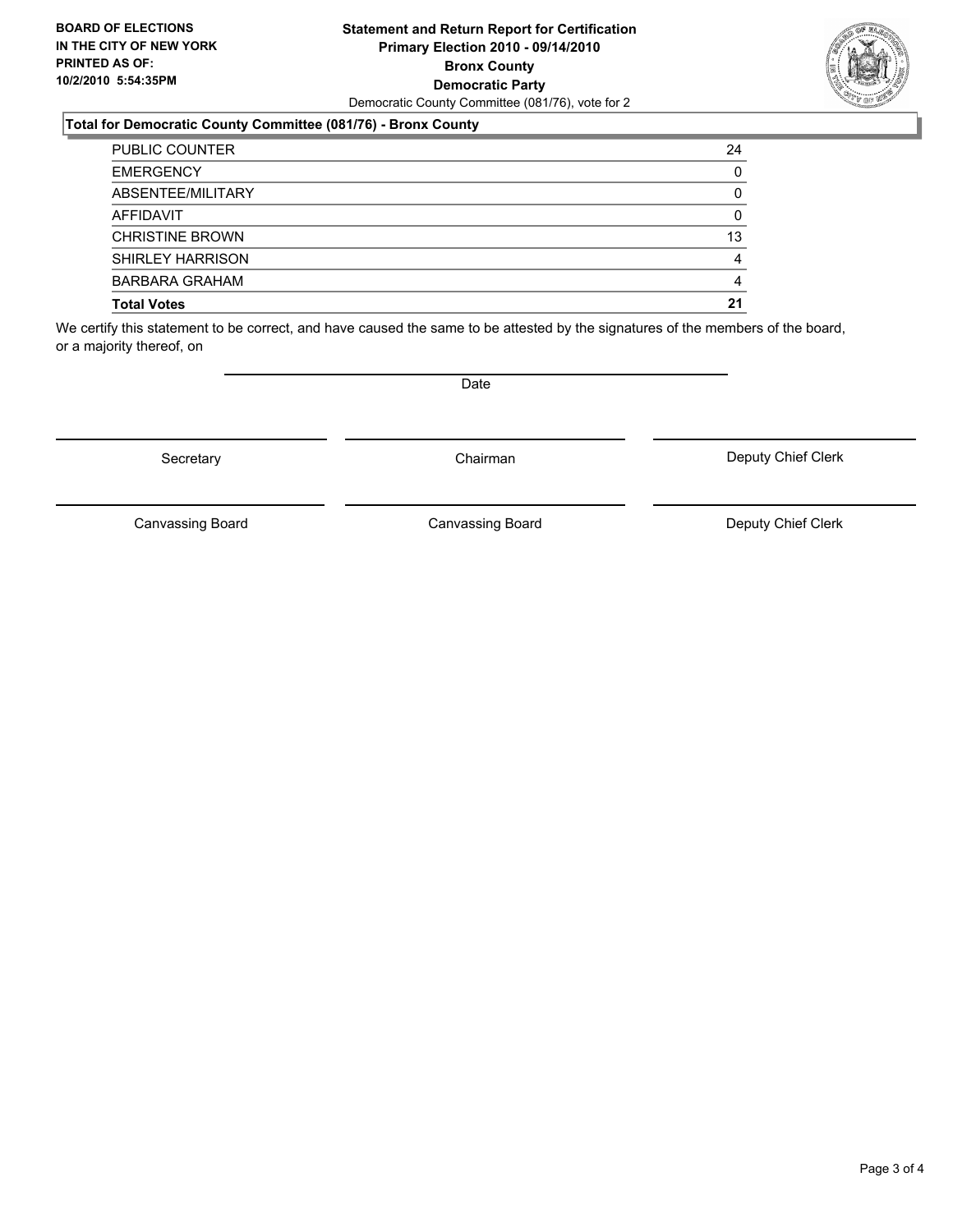**Statement and Return Report for Certification Primary Election 2010 - 09/14/2010 Bronx County Democratic Party** Democratic County Committee (081/76), vote for 2

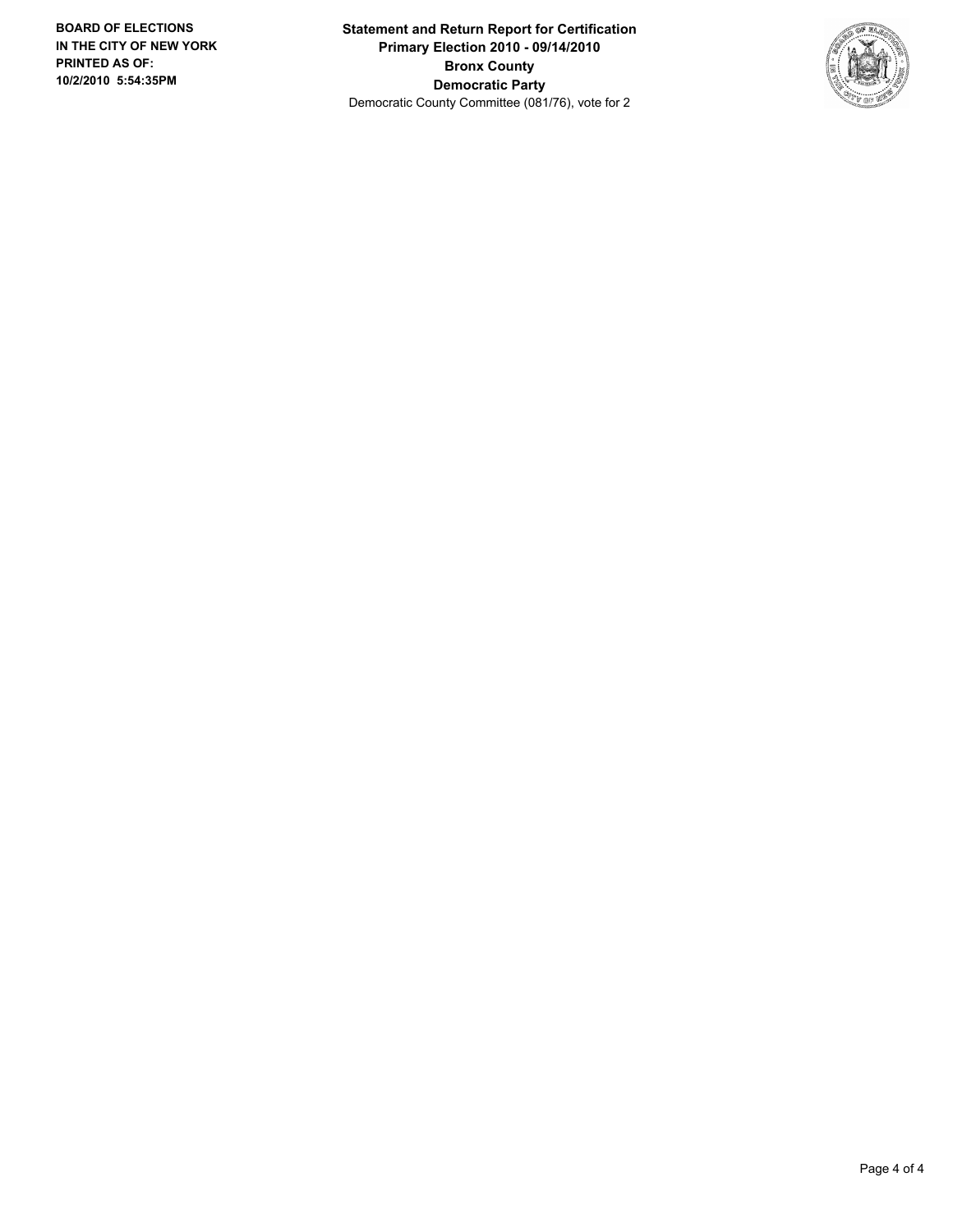

## **Primary Election 2010 - 09/14/2010 Bronx County - Democratic Party**

Democratic County Committee 082/76 Vote for 2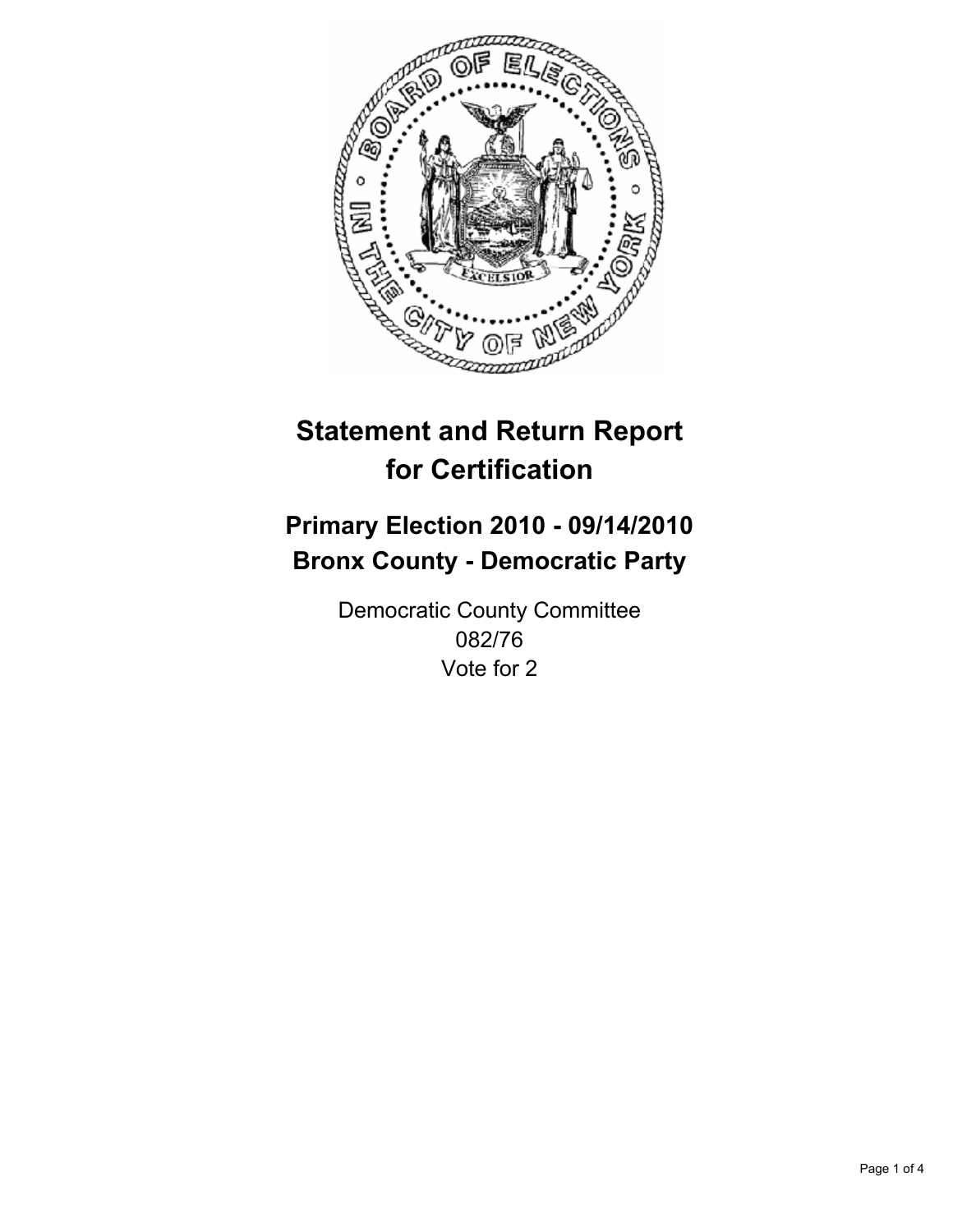

| PUBLIC COUNTER         | 41             |
|------------------------|----------------|
| <b>EMERGENCY</b>       | 0              |
| ABSENTEE/MILITARY      | $\overline{2}$ |
| <b>AFFIDAVIT</b>       | 0              |
| <b>SHIRLEY SIMMONS</b> | 13             |
| <b>JUANITA RIVERA</b>  | 16             |
| DORIS BRANCAZIO        | 3              |
| ELLIOT SEPULVEDA       | 10             |
| <b>Total Votes</b>     | 42             |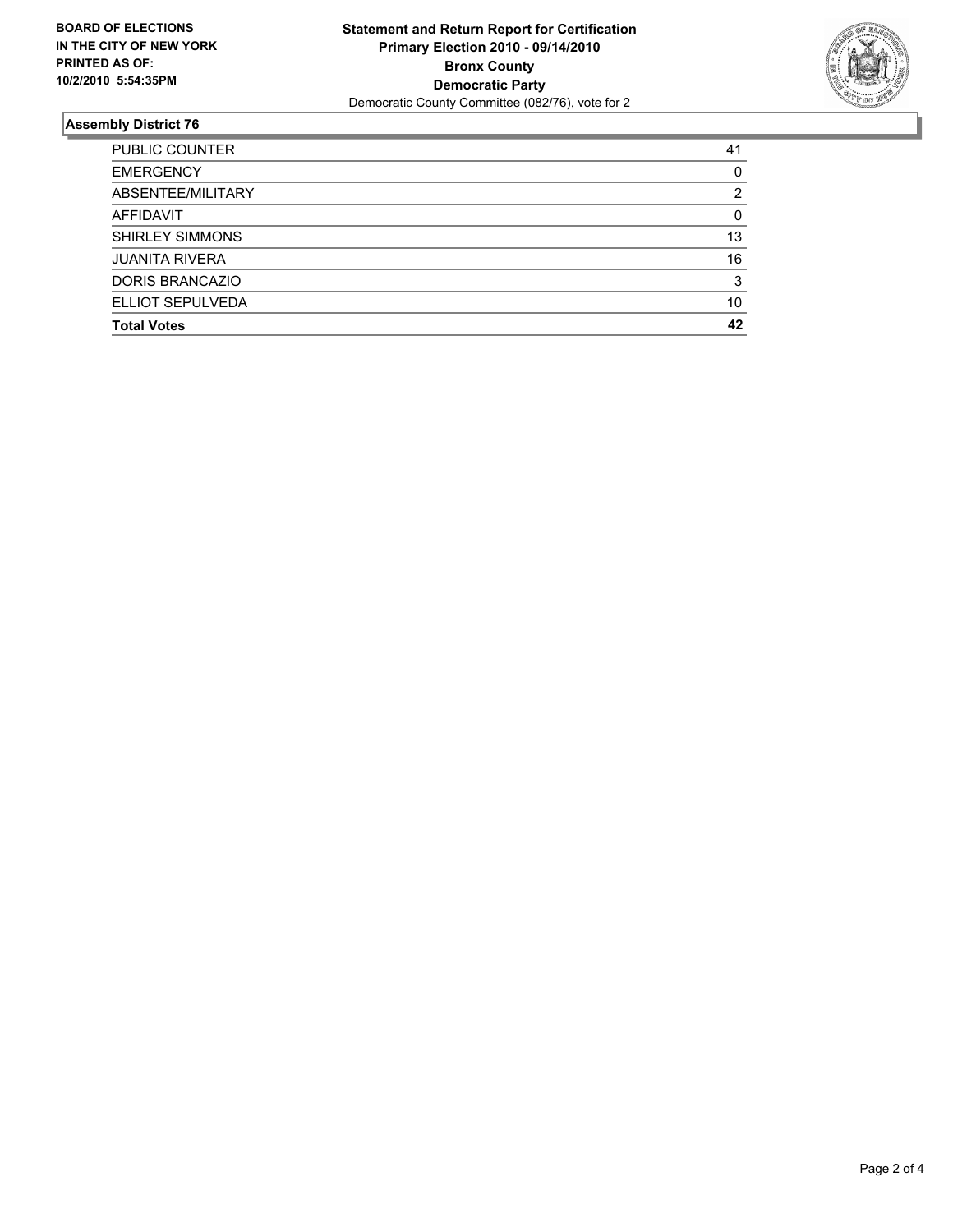### **Statement and Return Report for Certification Primary Election 2010 - 09/14/2010 Bronx County Democratic Party** Democratic County Committee (082/76), vote for 2

### **Total for Democratic County Committee (082/76) - Bronx County**

| PUBLIC COUNTER         | 41 |
|------------------------|----|
| <b>EMERGENCY</b>       | 0  |
| ABSENTEE/MILITARY      | 2  |
| <b>AFFIDAVIT</b>       | 0  |
| <b>SHIRLEY SIMMONS</b> | 13 |
| <b>JUANITA RIVERA</b>  | 16 |
| DORIS BRANCAZIO        | 3  |
| ELLIOT SEPULVEDA       | 10 |
| <b>Total Votes</b>     | 42 |

We certify this statement to be correct, and have caused the same to be attested by the signatures of the members of the board, or a majority thereof, on

Secretary **Chairman** 

Date

Deputy Chief Clerk

Canvassing Board Canvassing Board **Canvassing Board** Canvassing Board **Deputy Chief Clerk** 

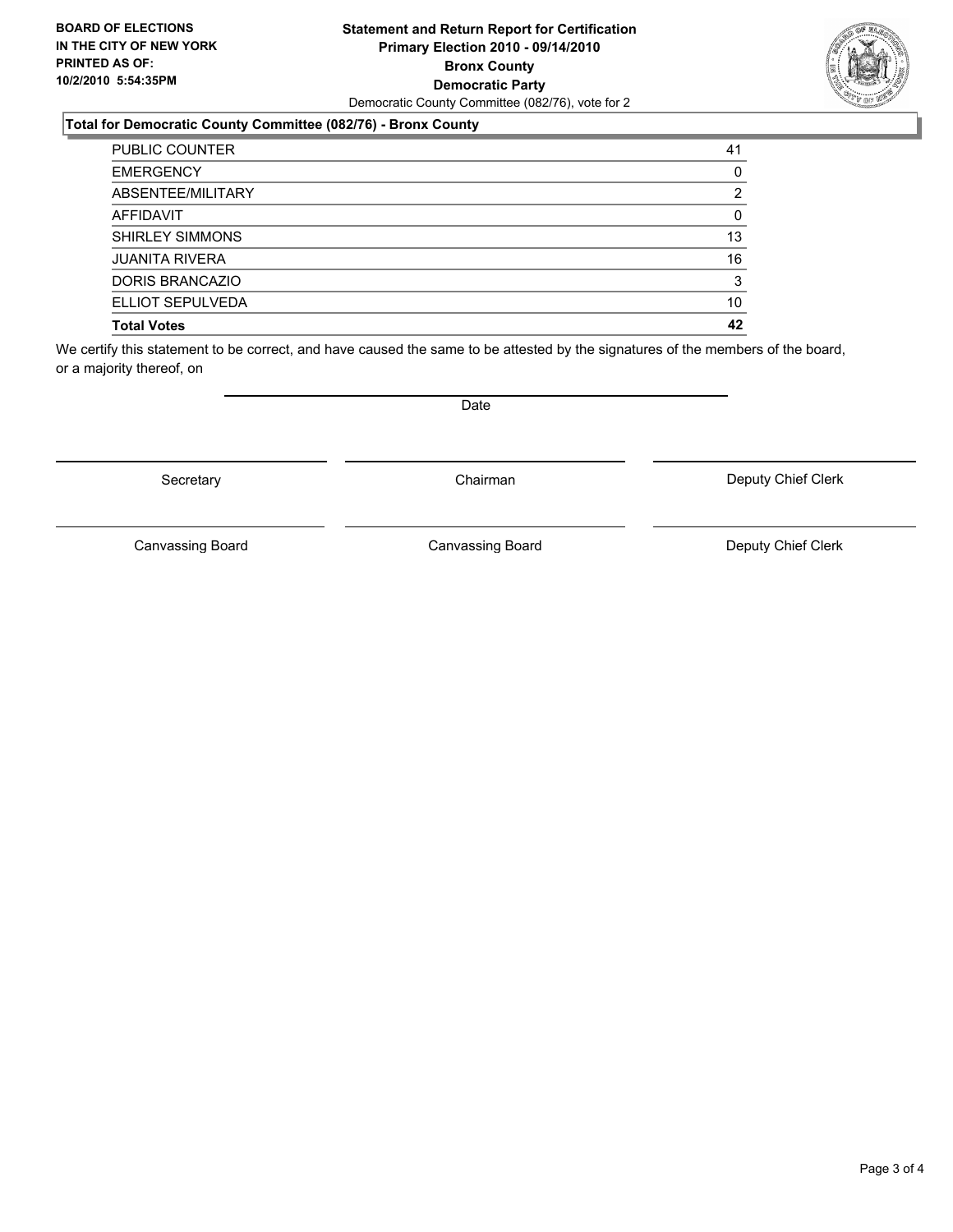**Statement and Return Report for Certification Primary Election 2010 - 09/14/2010 Bronx County Democratic Party** Democratic County Committee (082/76), vote for 2

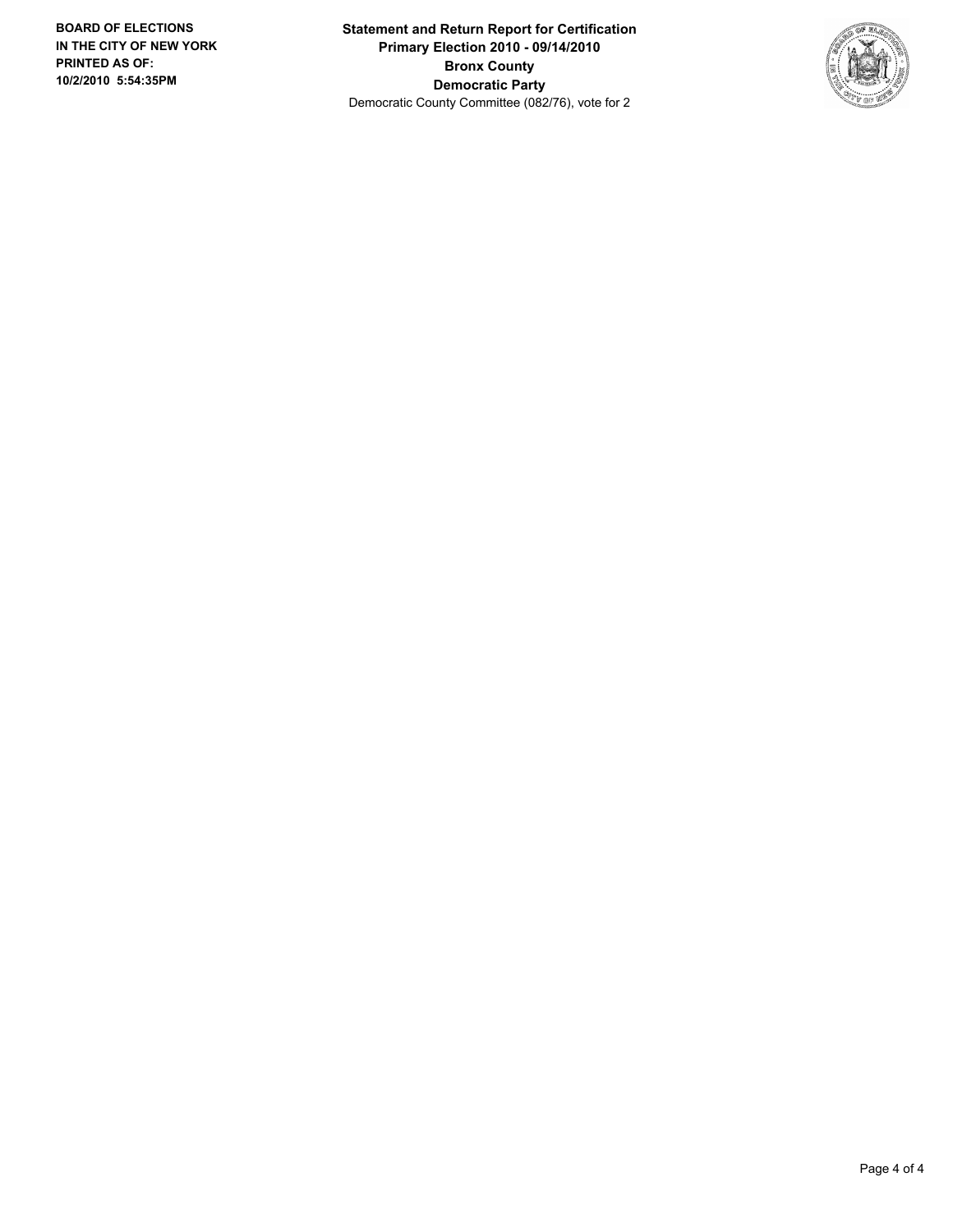

## **Primary Election 2010 - 09/14/2010 Bronx County - Democratic Party**

Democratic County Committee 025/77 Vote for 3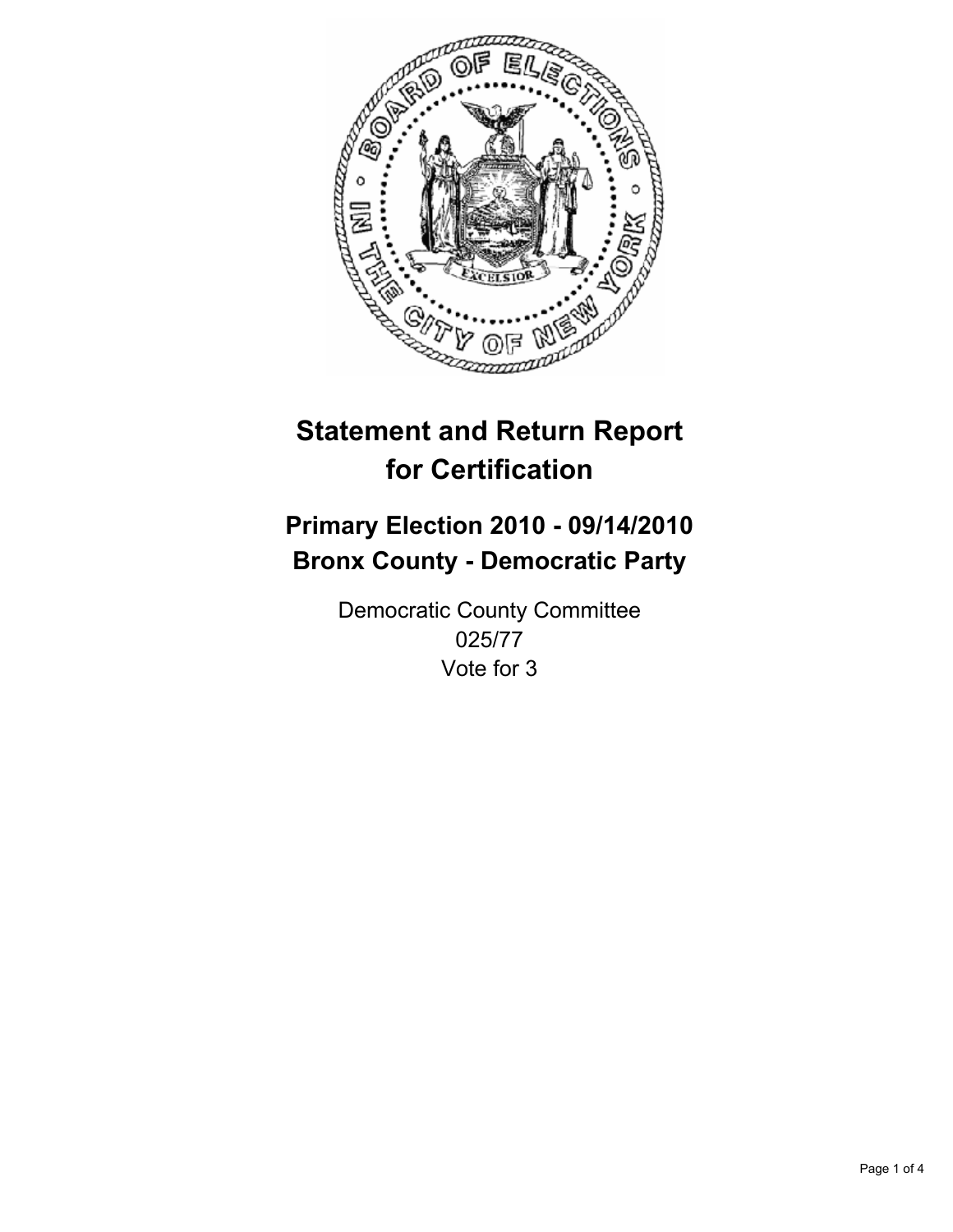

| <b>PUBLIC COUNTER</b>      | 82 |
|----------------------------|----|
| <b>EMERGENCY</b>           | 0  |
| ABSENTEE/MILITARY          |    |
| <b>AFFIDAVIT</b>           |    |
| <b>KENNETH COLLINS</b>     | 22 |
| <b>FURMELL E HENDERSON</b> | 13 |
| <b>VIVIAN R JOHNSON</b>    | 25 |
| OMAR O ORTIZ               | 24 |
| <b>Total Votes</b>         | 84 |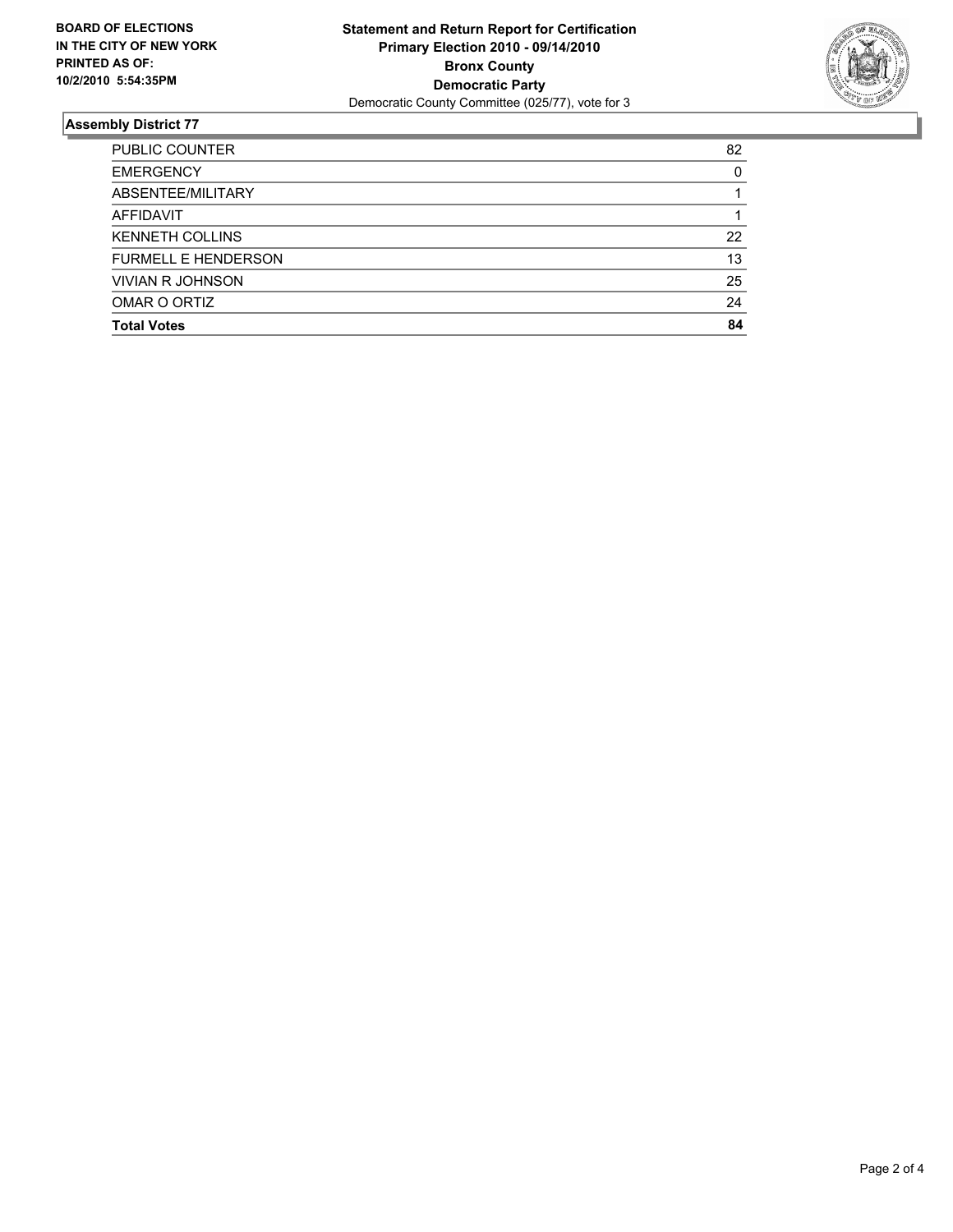### **Statement and Return Report for Certification Primary Election 2010 - 09/14/2010 Bronx County Democratic Party** Democratic County Committee (025/77), vote for 3

### **Total for Democratic County Committee (025/77) - Bronx County**

| <b>PUBLIC COUNTER</b>      | 82 |
|----------------------------|----|
| <b>EMERGENCY</b>           | 0  |
| ABSENTEE/MILITARY          |    |
| <b>AFFIDAVIT</b>           |    |
| <b>KENNETH COLLINS</b>     | 22 |
| <b>FURMELL E HENDERSON</b> | 13 |
| <b>VIVIAN R JOHNSON</b>    | 25 |
| OMAR O ORTIZ               | 24 |
| <b>Total Votes</b>         | 84 |

We certify this statement to be correct, and have caused the same to be attested by the signatures of the members of the board, or a majority thereof, on

Canvassing Board

Date

Deputy Chief Clerk



Secretary **Chairman** 

Canvassing Board **Canvassing Board** Canvassing Board **Deputy Chief Clerk** 

Page 3 of 4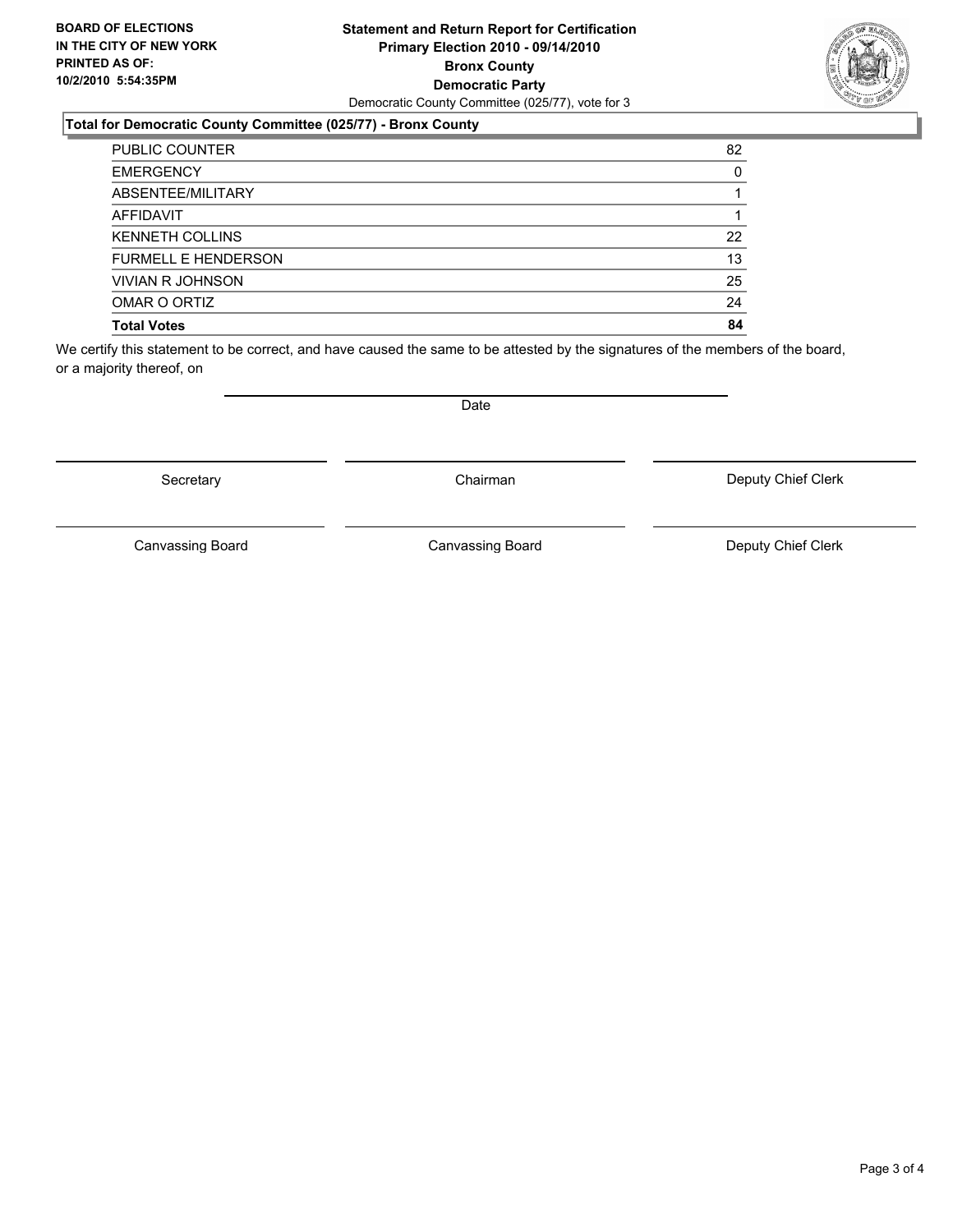**Statement and Return Report for Certification Primary Election 2010 - 09/14/2010 Bronx County Democratic Party** Democratic County Committee (025/77), vote for 3

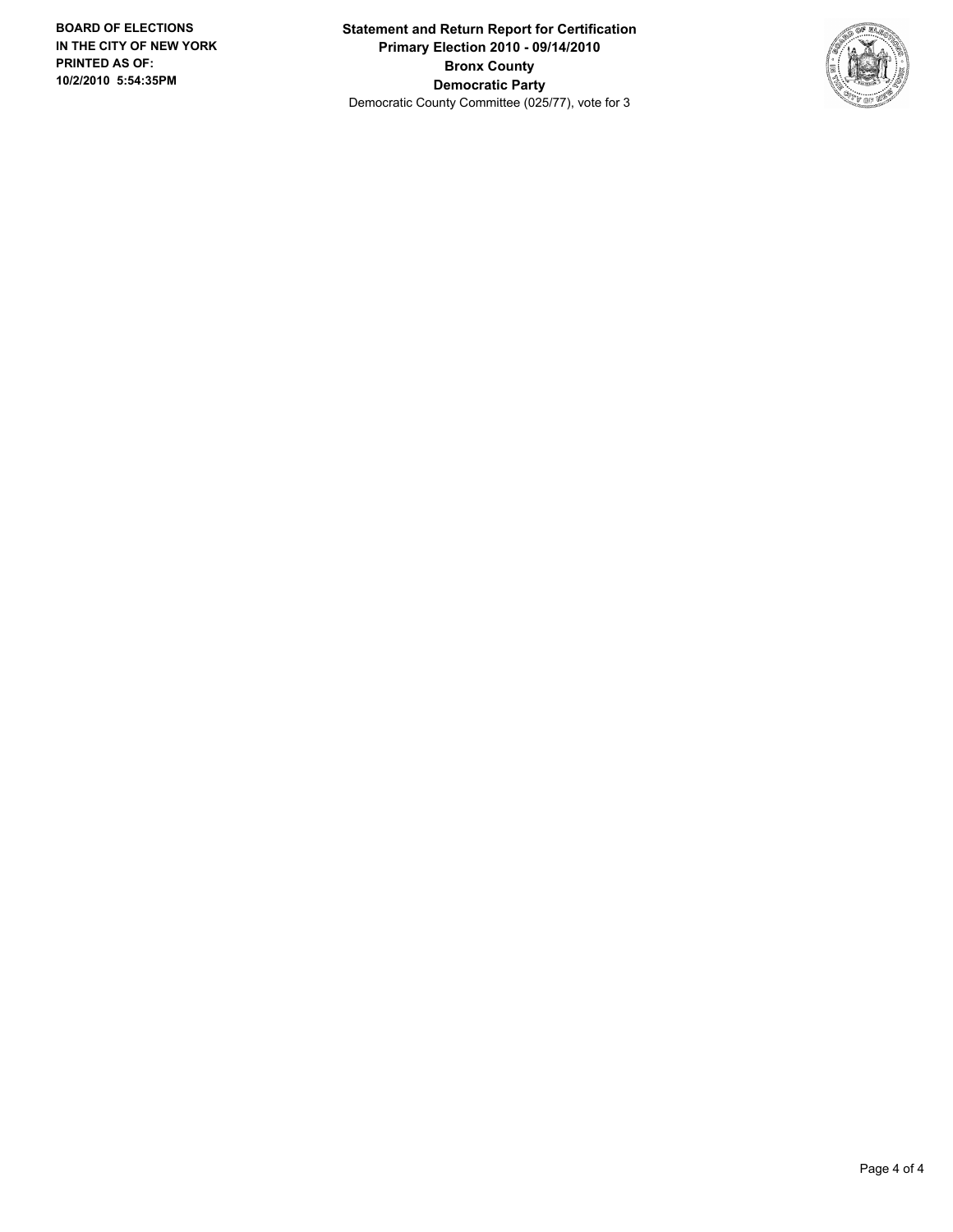

## **Primary Election 2010 - 09/14/2010 Bronx County - Democratic Party**

Democratic County Committee 060/77 Vote for 3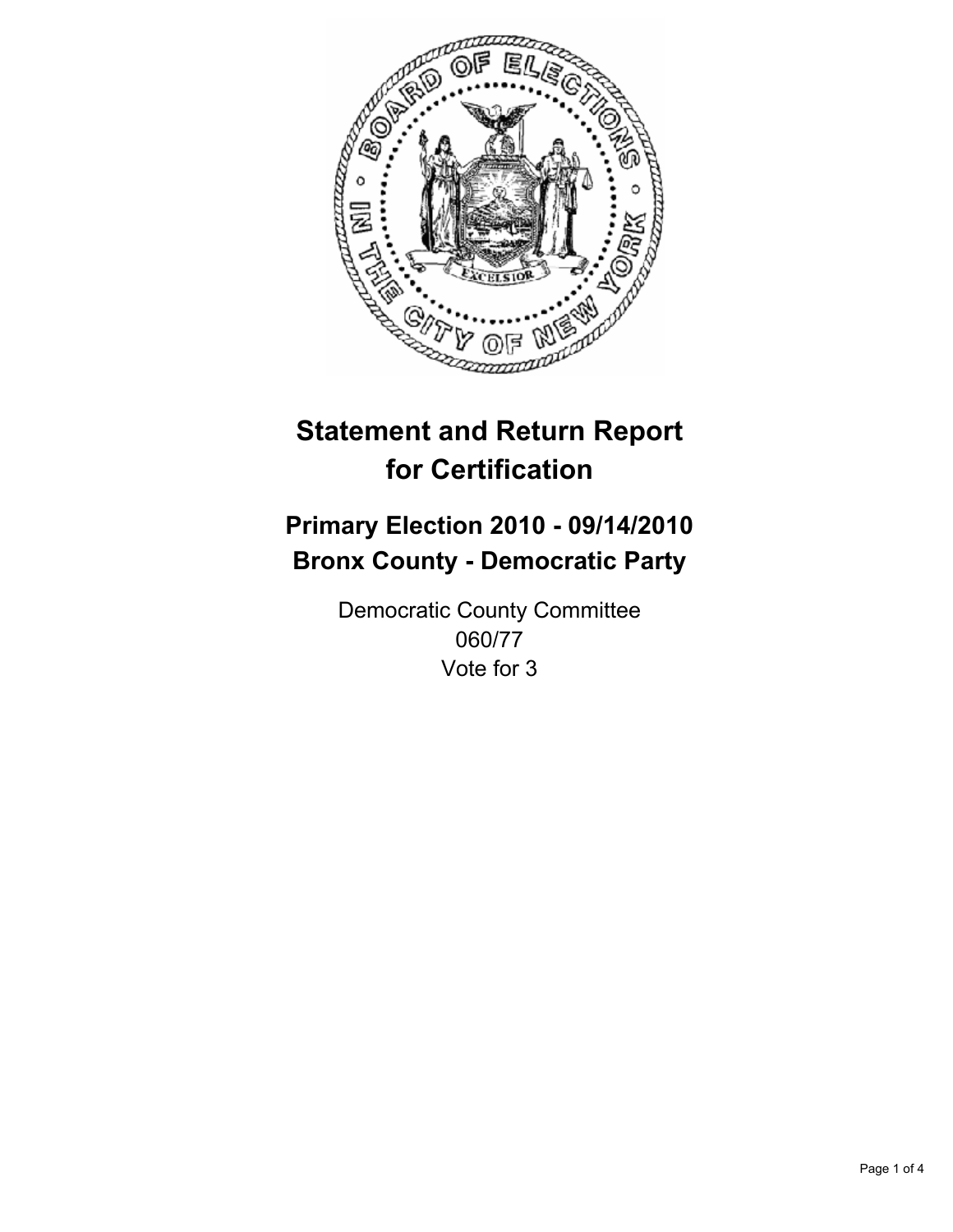

| <b>PUBLIC COUNTER</b> | 62 |
|-----------------------|----|
| <b>EMERGENCY</b>      | 0  |
| ABSENTEE/MILITARY     | 0  |
| <b>AFFIDAVIT</b>      | 0  |
| <b>EDGAR H BASHIR</b> | 18 |
| <b>CARMEN M DIAZ</b>  | 25 |
| <b>HULDA EDWARDS</b>  | 13 |
| <b>RUBY SANTANA</b>   | 25 |
| <b>Total Votes</b>    | 81 |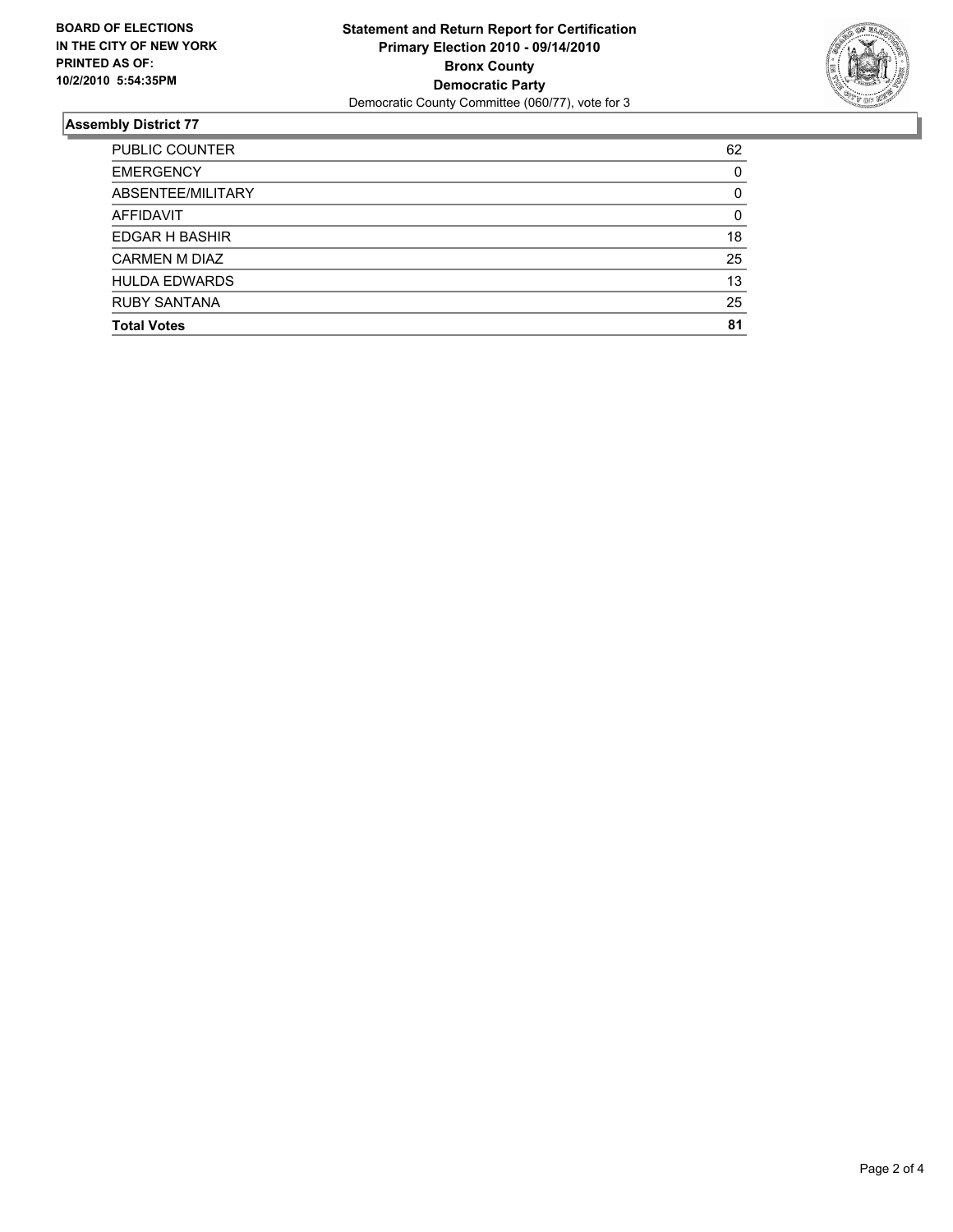### **Statement and Return Report for Certification Primary Election 2010 - 09/14/2010 Bronx County Democratic Party** Democratic County Committee (060/77), vote for 3

### **Total for Democratic County Committee (060/77) - Bronx County**

| <b>PUBLIC COUNTER</b> | 62 |
|-----------------------|----|
| <b>EMERGENCY</b>      | 0  |
| ABSENTEE/MILITARY     | 0  |
| <b>AFFIDAVIT</b>      | 0  |
| EDGAR H BASHIR        | 18 |
| <b>CARMEN M DIAZ</b>  | 25 |
| <b>HULDA EDWARDS</b>  | 13 |
| <b>RUBY SANTANA</b>   | 25 |
| <b>Total Votes</b>    | 81 |

We certify this statement to be correct, and have caused the same to be attested by the signatures of the members of the board, or a majority thereof, on

Secretary **Chairman** 

Deputy Chief Clerk

Canvassing Board

Canvassing Board **Canvassing Board** Canvassing Board **Deputy Chief Clerk** 



Date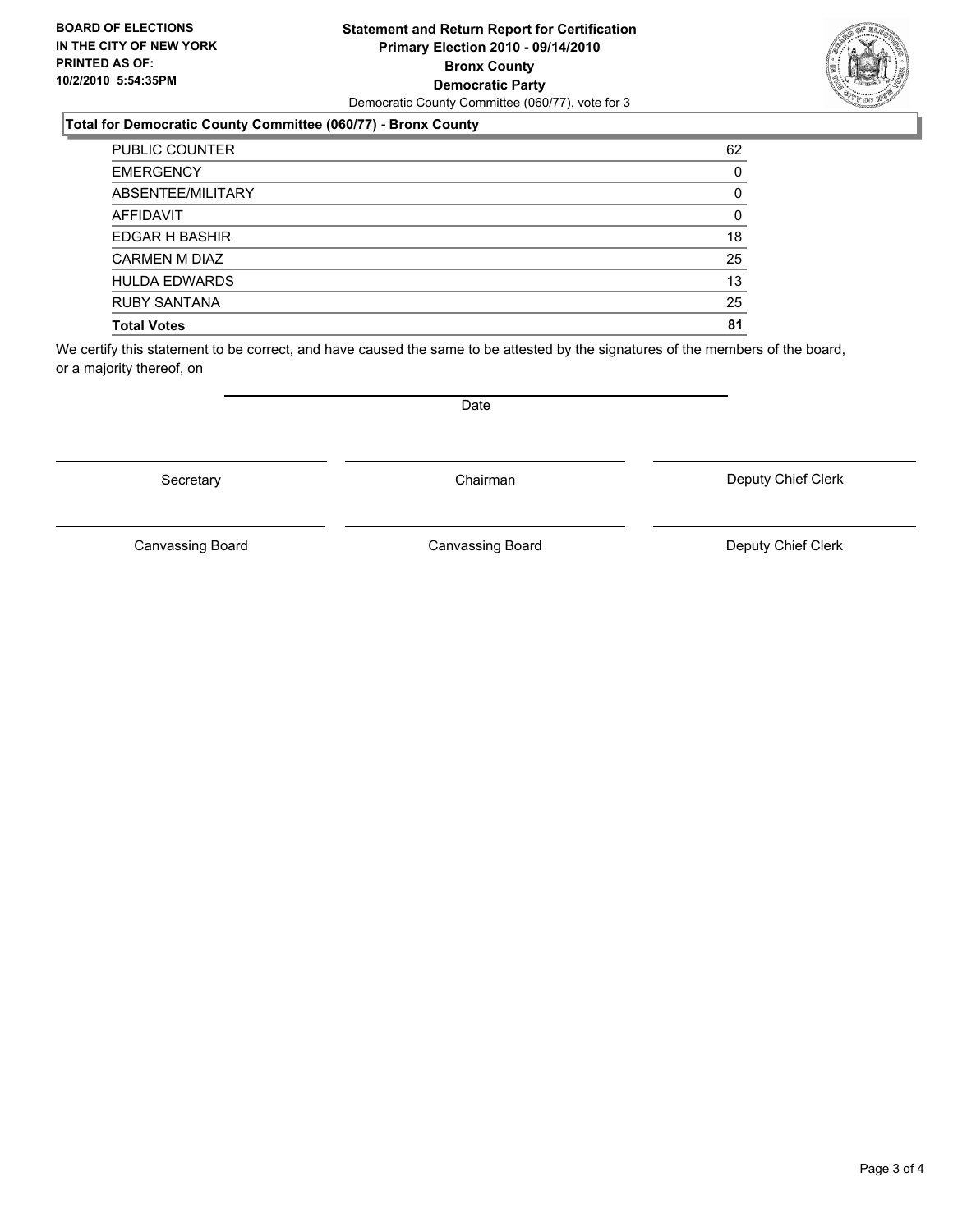**Statement and Return Report for Certification Primary Election 2010 - 09/14/2010 Bronx County Democratic Party** Democratic County Committee (060/77), vote for 3

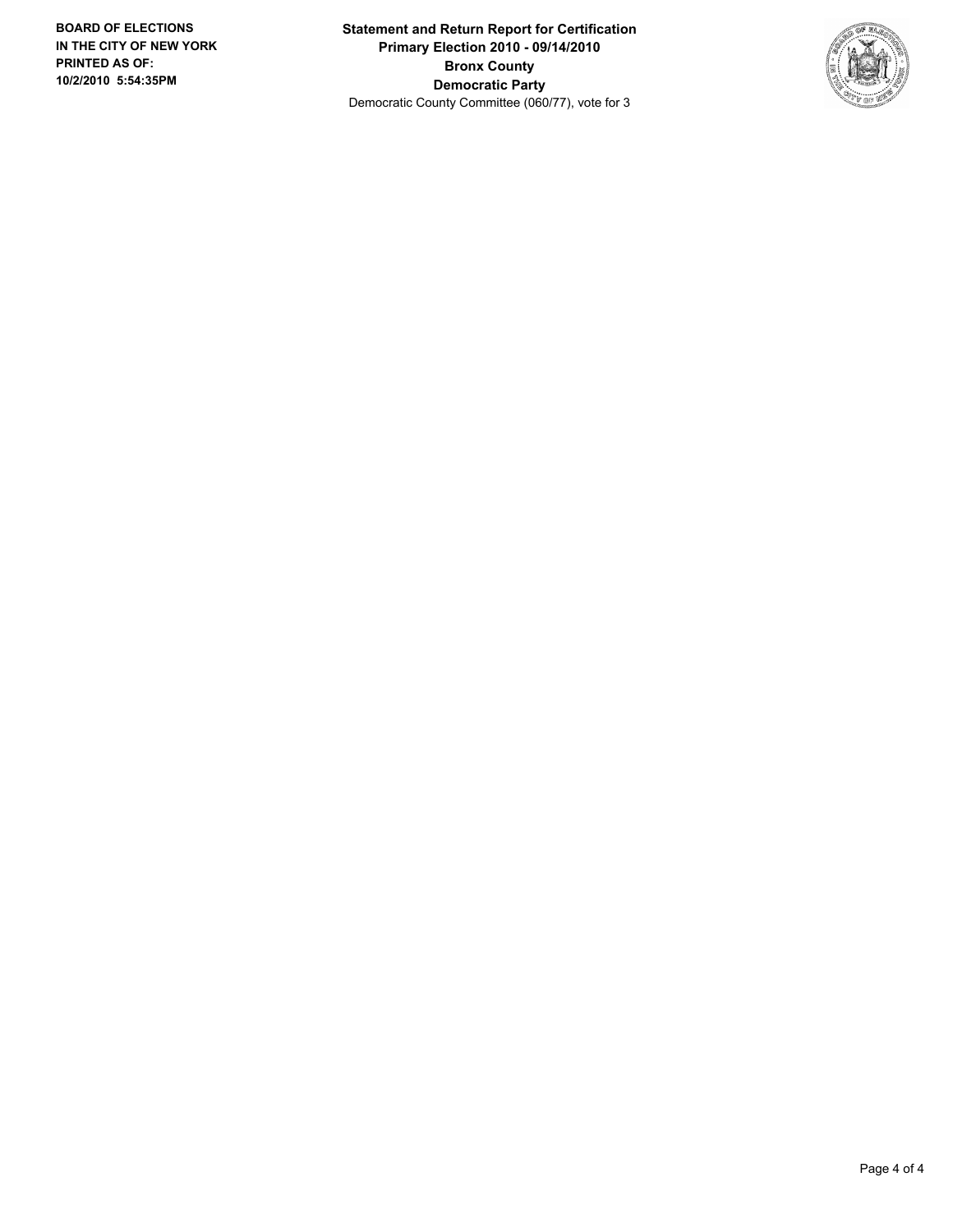

## **Primary Election 2010 - 09/14/2010 Bronx County - Democratic Party**

Democratic County Committee 075/77 Vote for 3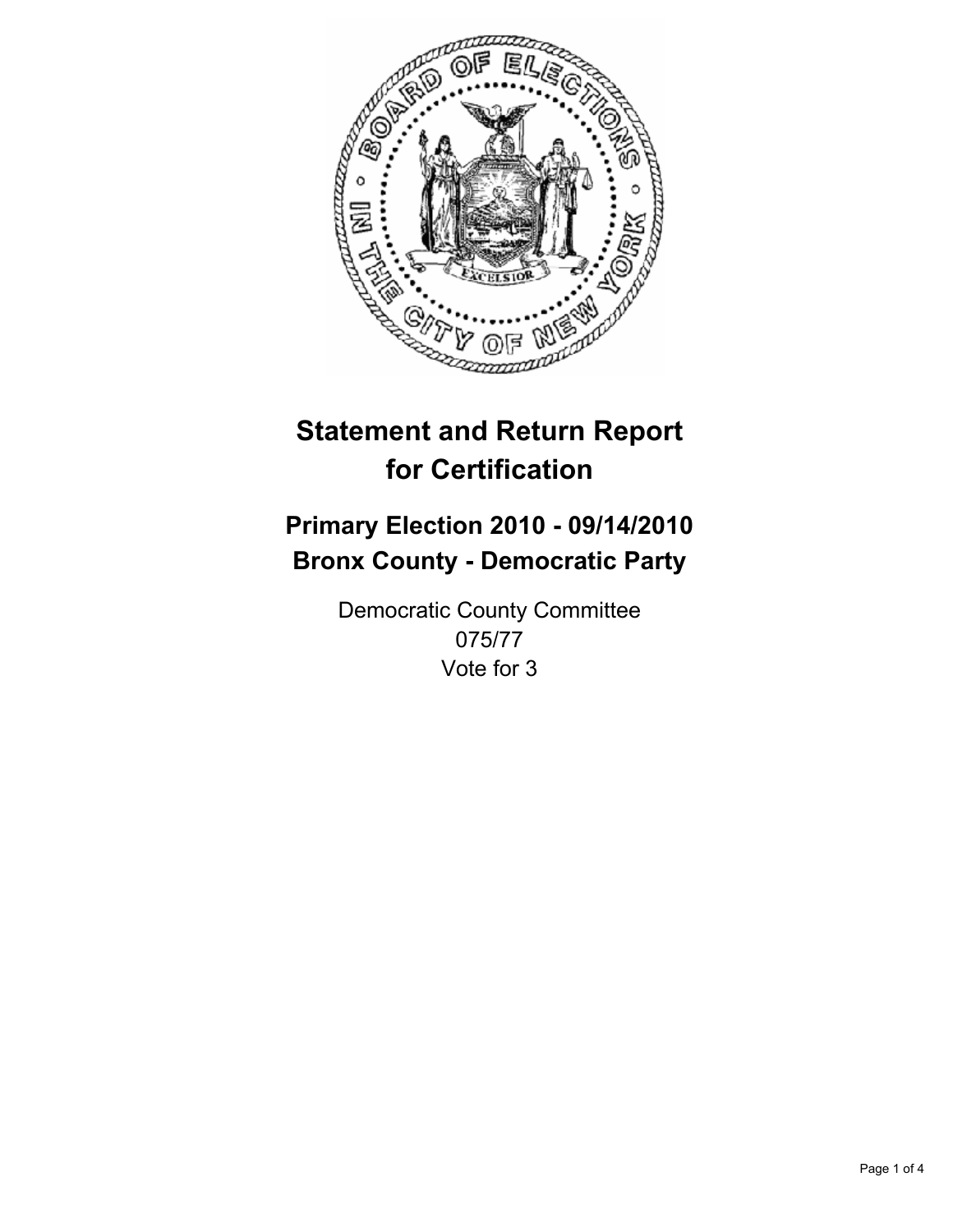

| <b>PUBLIC COUNTER</b>   | 65 |
|-------------------------|----|
| <b>EMERGENCY</b>        | 0  |
| ABSENTEE/MILITARY       |    |
| AFFIDAVIT               |    |
| <b>BERNARD T HORSEY</b> | 12 |
| ALLENE S ROBERTS        | 23 |
| <b>GLORIA SMITH</b>     | 30 |
| WALTER L NEWSOME JR.    | 27 |
| <b>Total Votes</b>      | 92 |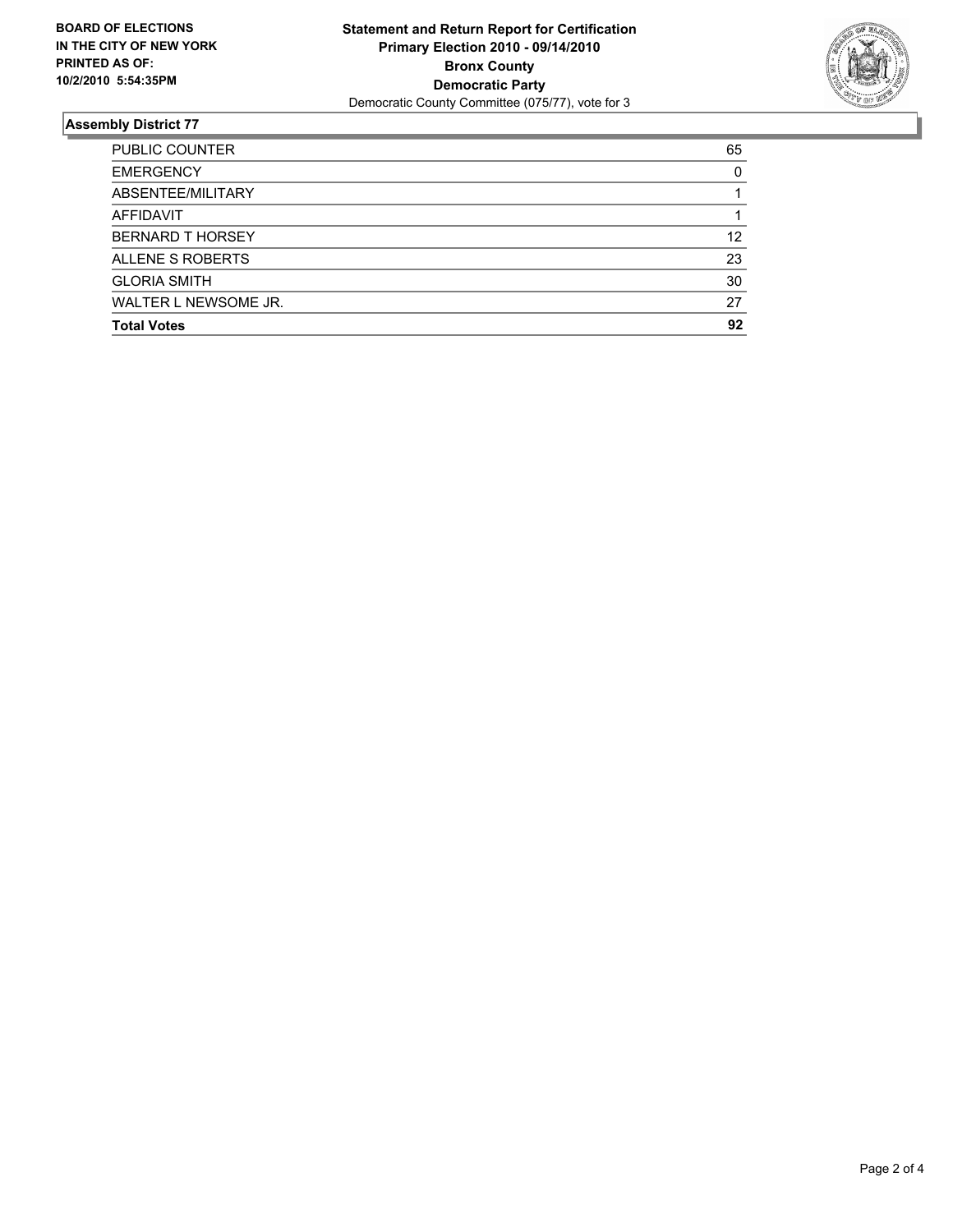### **Statement and Return Report for Certification Primary Election 2010 - 09/14/2010 Bronx County Democratic Party** Democratic County Committee (075/77), vote for 3

### **Total for Democratic County Committee (075/77) - Bronx County**

| <b>PUBLIC COUNTER</b>   | 65 |
|-------------------------|----|
| <b>EMERGENCY</b>        | 0  |
| ABSENTEE/MILITARY       |    |
| AFFIDAVIT               |    |
| <b>BERNARD T HORSEY</b> | 12 |
| ALLENE S ROBERTS        | 23 |
| <b>GLORIA SMITH</b>     | 30 |
| WALTER L NEWSOME JR.    | 27 |
| <b>Total Votes</b>      | 92 |

We certify this statement to be correct, and have caused the same to be attested by the signatures of the members of the board, or a majority thereof, on

Secretary **Chairman** 

Canvassing Board

Canvassing Board **Canvassing Board** Canvassing Board **Deputy Chief Clerk** 

Deputy Chief Clerk



Page 3 of 4

Date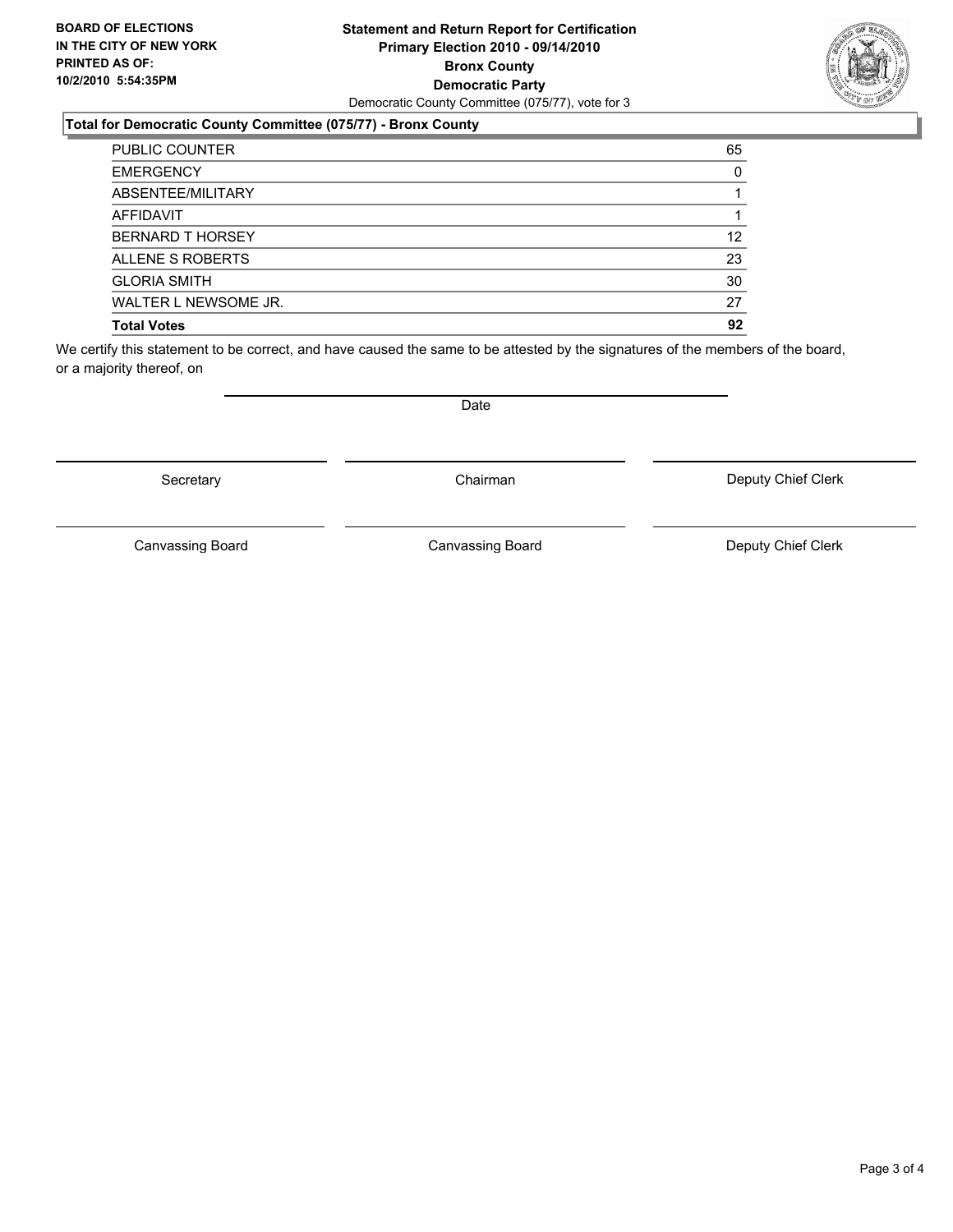**Statement and Return Report for Certification Primary Election 2010 - 09/14/2010 Bronx County Democratic Party** Democratic County Committee (075/77), vote for 3

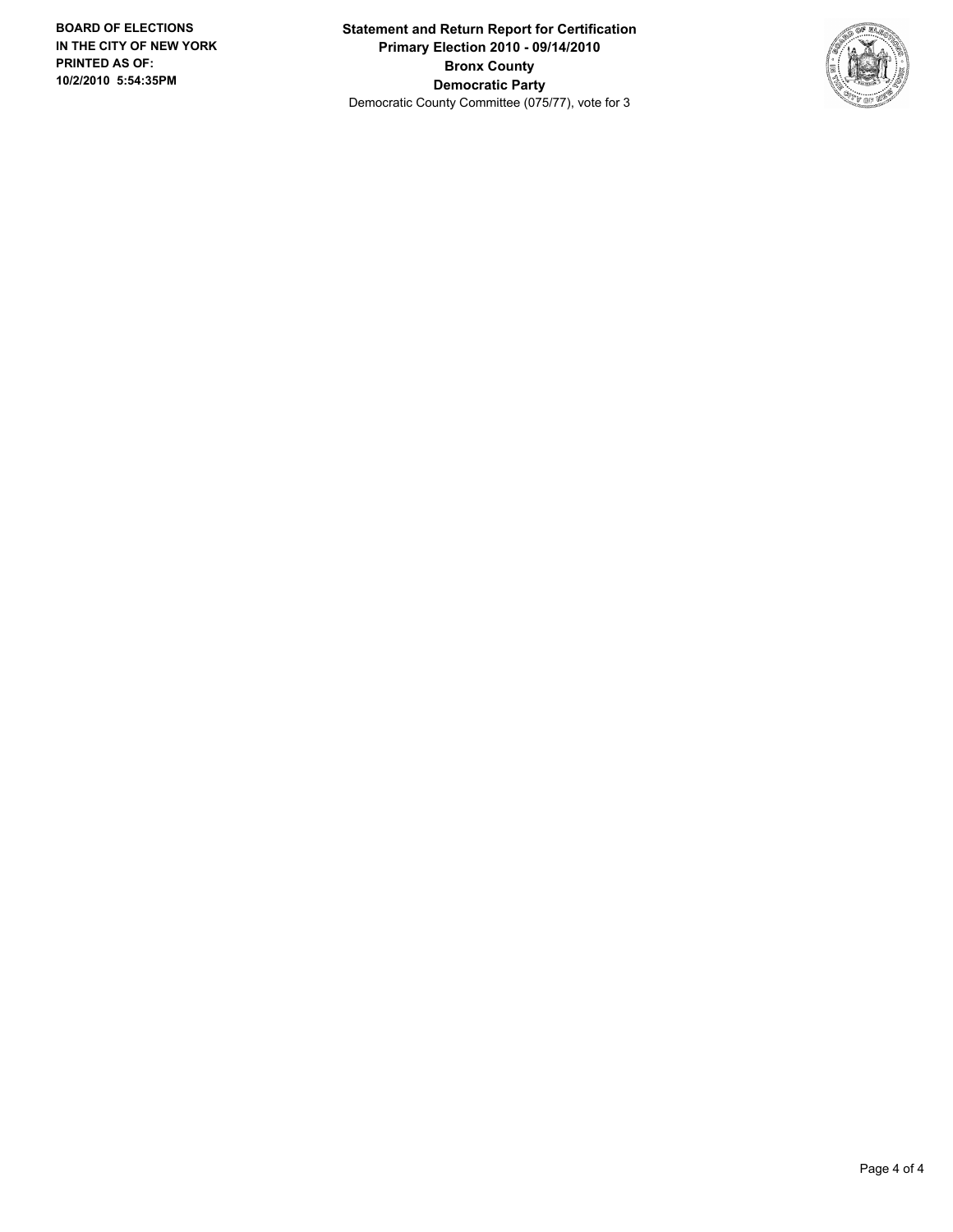

## **Primary Election 2010 - 09/14/2010 Bronx County - Democratic Party**

Democratic County Committee 039/78 Vote for 3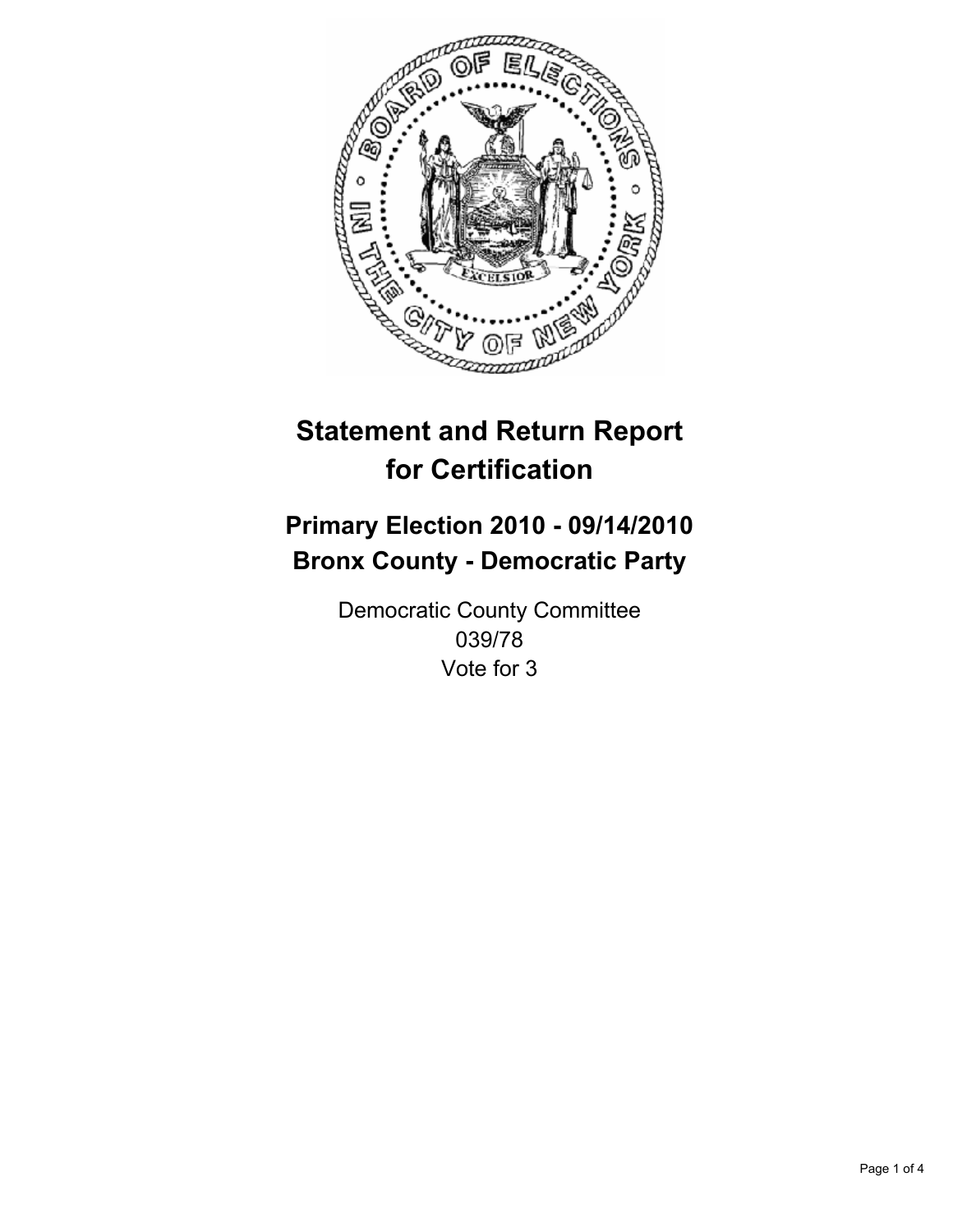

| <b>PUBLIC COUNTER</b>  | 94 |
|------------------------|----|
| <b>EMERGENCY</b>       | 0  |
| ABSENTEE/MILITARY      | 3  |
| <b>AFFIDAVIT</b>       | 2  |
| <b>ZULMA DOMINGUEZ</b> | 25 |
| <b>BARRY PINCKNEY</b>  | 21 |
| <b>MARIA APONTE</b>    | 37 |
| <b>MOHAMMED S ALI</b>  | 12 |
| <b>Total Votes</b>     | 95 |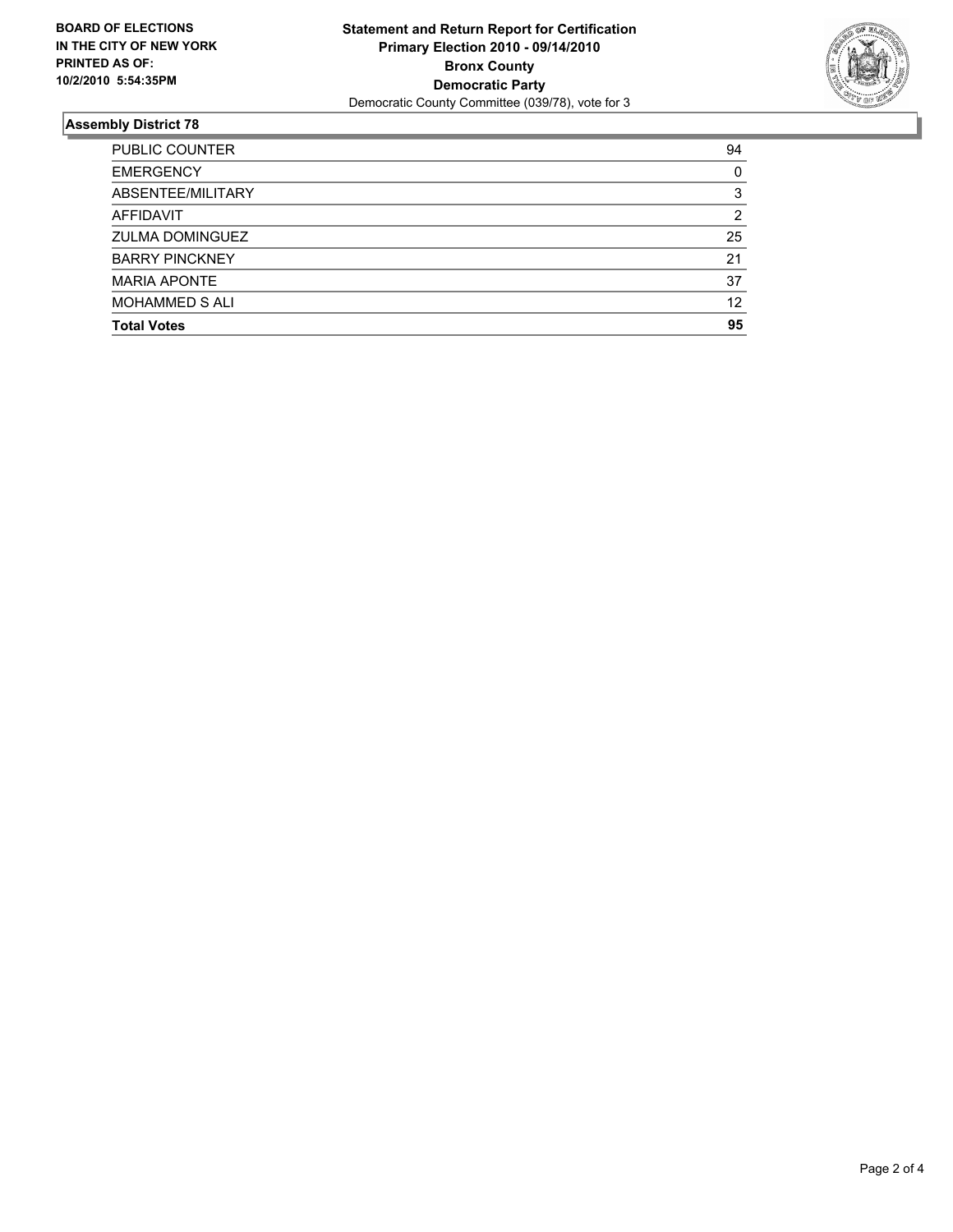### **Statement and Return Report for Certification Primary Election 2010 - 09/14/2010 Bronx County Democratic Party** Democratic County Committee (039/78), vote for 3

### **Total for Democratic County Committee (039/78) - Bronx County**

| <b>PUBLIC COUNTER</b>  | 94<br>0           |
|------------------------|-------------------|
| <b>EMERGENCY</b>       |                   |
| ABSENTEE/MILITARY      | 3                 |
| <b>AFFIDAVIT</b>       | 2                 |
| <b>ZULMA DOMINGUEZ</b> | 25                |
| <b>BARRY PINCKNEY</b>  | 21                |
| <b>MARIA APONTE</b>    | 37                |
| <b>MOHAMMED S ALI</b>  | $12 \overline{ }$ |
| <b>Total Votes</b>     | 95                |

We certify this statement to be correct, and have caused the same to be attested by the signatures of the members of the board, or a majority thereof, on

Secretary **Chairman** 

Canvassing Board

Deputy Chief Clerk

Canvassing Board **Canvassing Board** Canvassing Board **Deputy Chief Clerk** 

Page 3 of 4



Date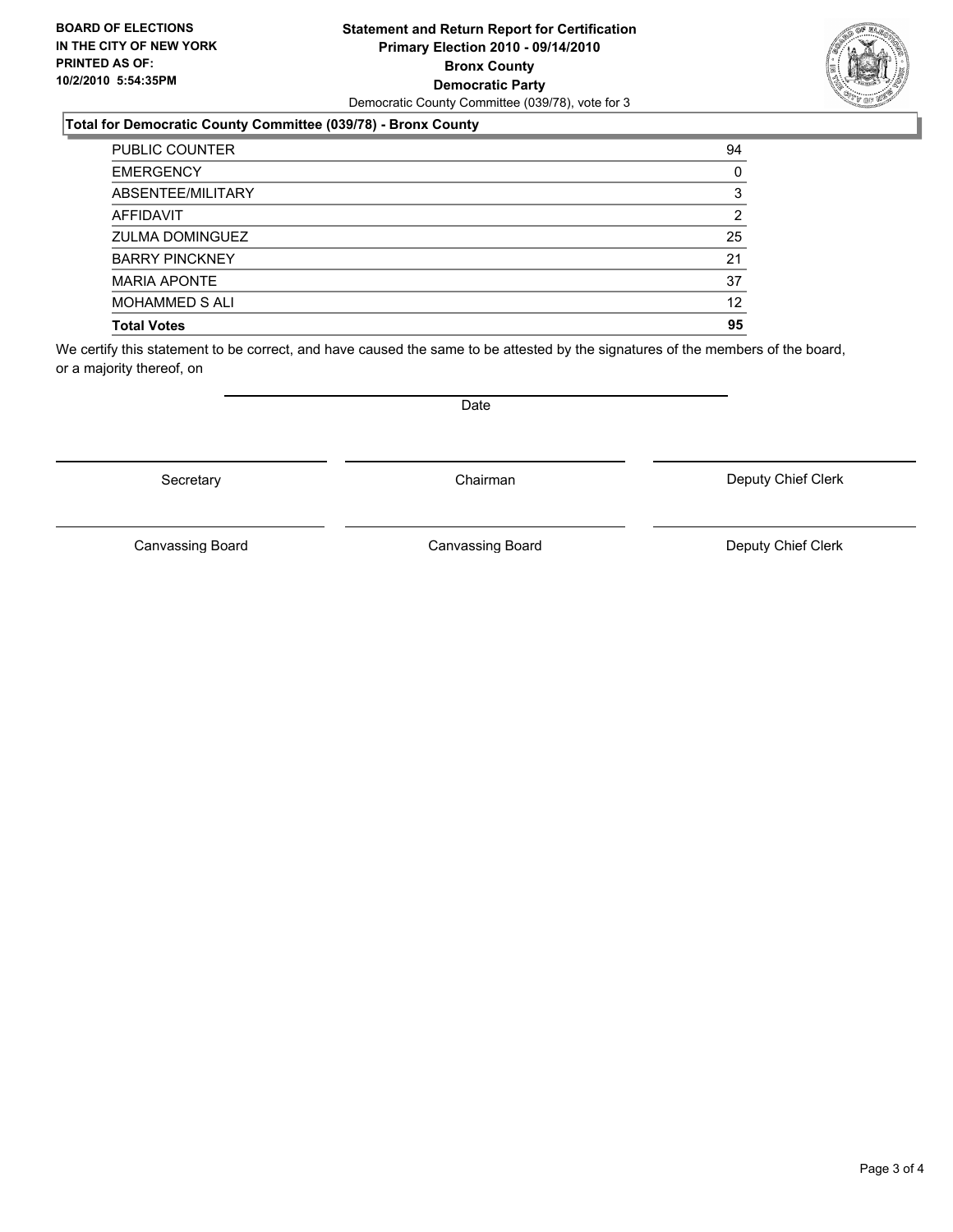**Statement and Return Report for Certification Primary Election 2010 - 09/14/2010 Bronx County Democratic Party** Democratic County Committee (039/78), vote for 3

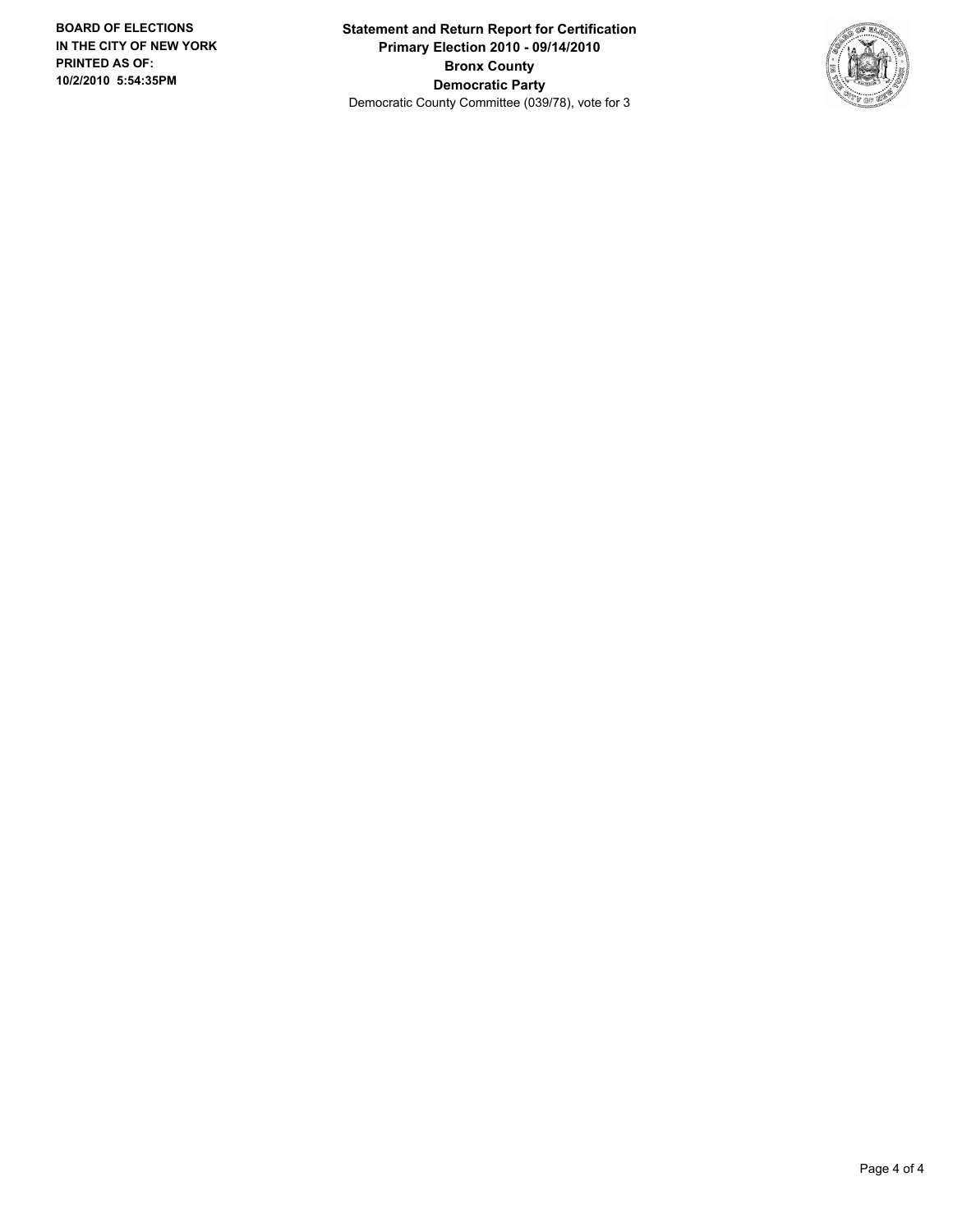

## **Primary Election 2010 - 09/14/2010 Bronx County - Democratic Party**

Democratic County Committee 069/84 Vote for 3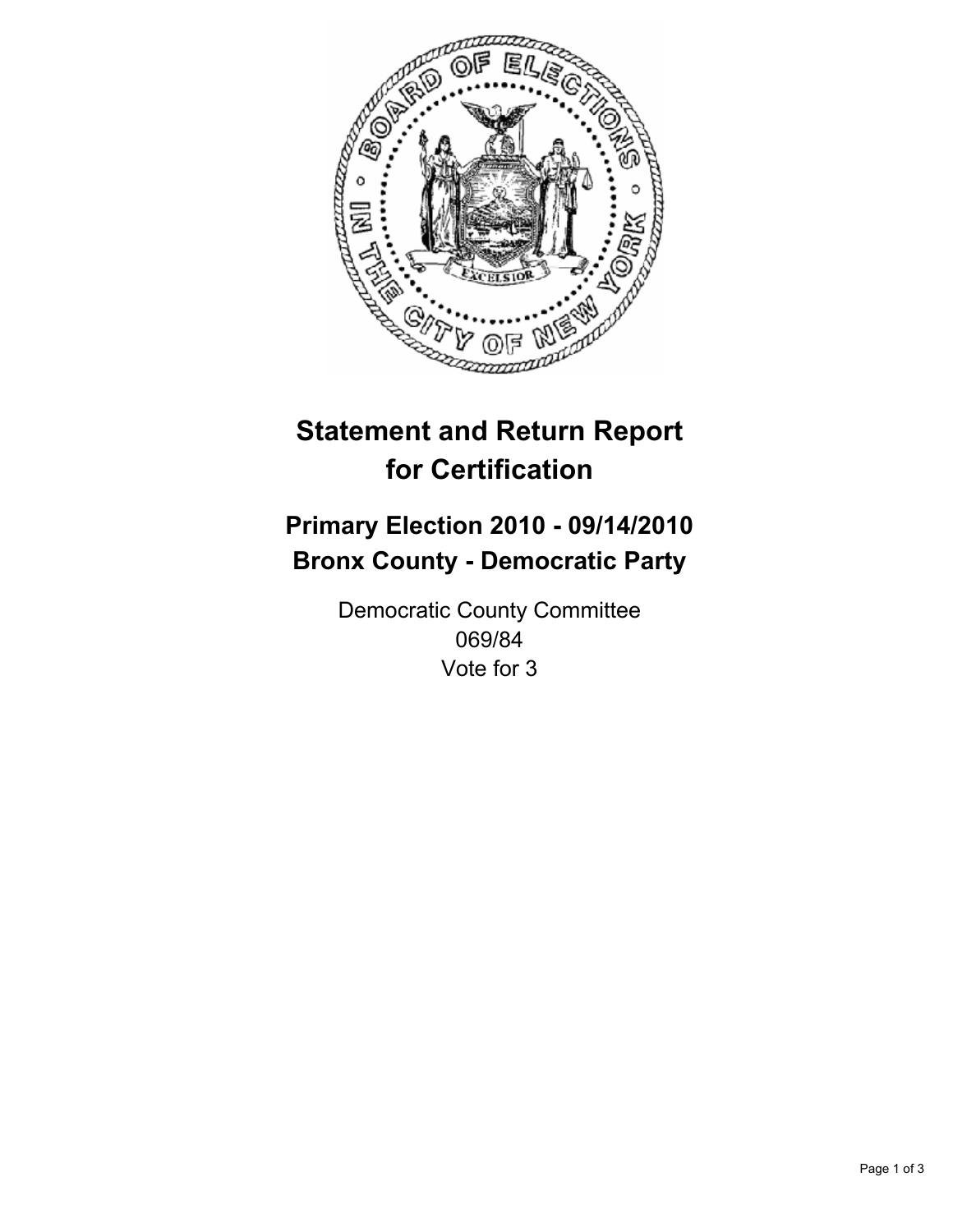

| PUBLIC COUNTER            | 29 |
|---------------------------|----|
| <b>EMERGENCY</b>          | 0  |
| ABSENTEE/MILITARY         | 0  |
| AFFIDAVIT                 | 0  |
| <b>IRVING QUINONES</b>    | 8  |
| <b>MARIA QUINONES</b>     | 13 |
| <b>CARLOS QUINTANA</b>    | 9  |
| <b>JORGE E LEON</b>       | 6  |
| CAROH NUMBLETT (WRITE-IN) |    |
| <b>Total Votes</b>        | 37 |